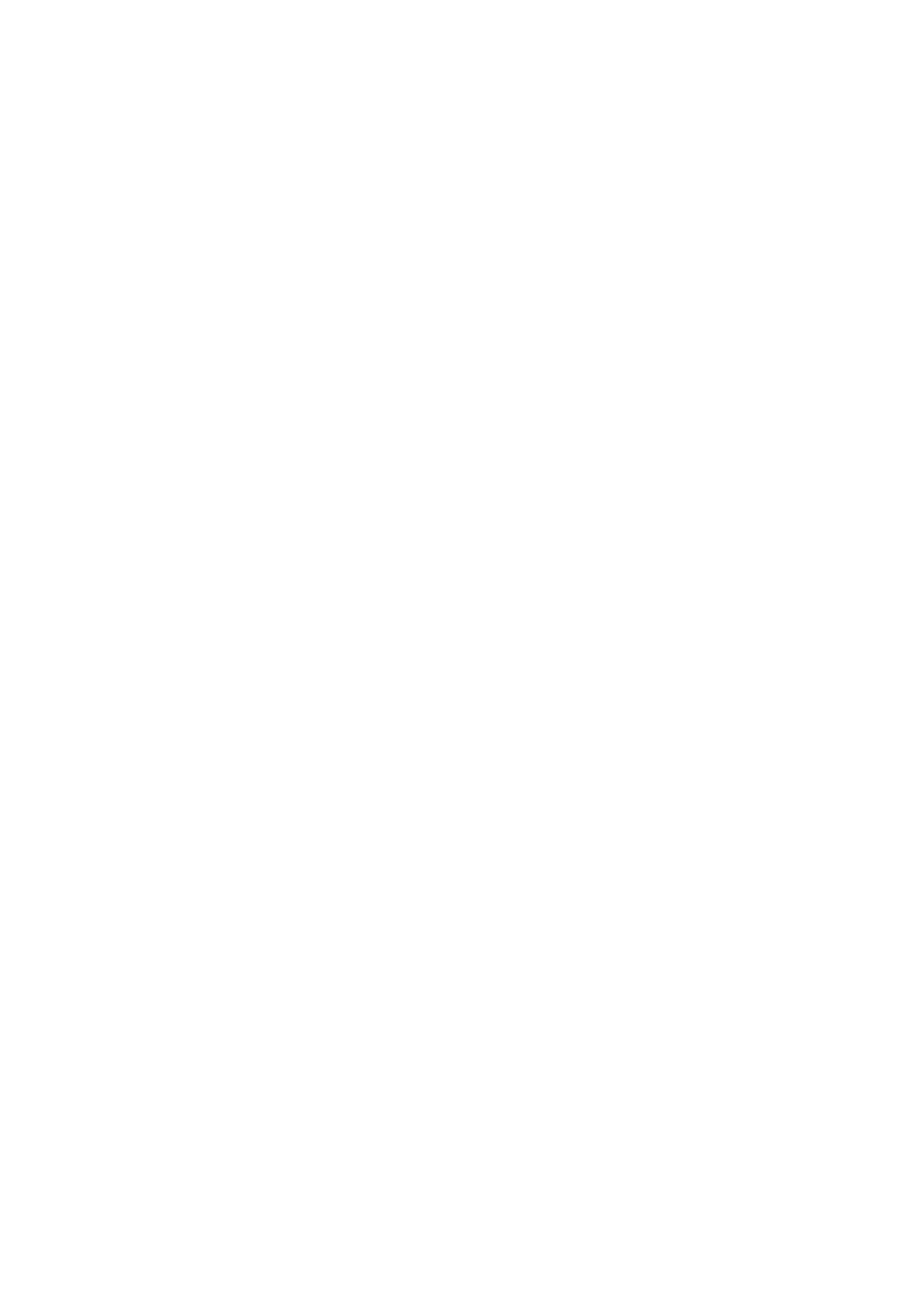#### **1 HISTORICAL DEVELOPMENT OF THE PROBATION SERVICE SYSTEM**

### **1.2 The start of probation in Portugal**

The Probation Service appeared in Portugal as a result of the criminal reform of 1982 with the creation of the Instituto de Reinserção Social (IRS). Its main goal is promoting criminal prevention and rehabilitation of offenders through probation or detention measures (article 2 of the Decree-Law  $n^{\circ}$  204/83, 20<sup>th</sup> May). Its creation is related with the vast movement of reforms of the criminal system initiated during the 70's (in this period we can distinguish reform of the courts of execution of penalties and the prison reform) and to the political transformations, which have occurred in Portugal since 1974, from the promotion of the social scope of the Rule of Law in the domain of the criminal politics, as well as of the impulse of reform activated by important figures of the universities, particularly professors of criminal law of the University of Coimbra.

#### **1.2 Important developments**

In the evolution of the Portuguese Probation Service, some periods of development can be identified:

 A first period was marked by the necessity of affirmation and conquest of a proper space in the justice system. The philosophy of intervention of the IRS was oriented to a logic of social intervention justice that was confirmed by the mission of the IRS proclaimed in 1995 "to assure the social intervention with the objective of protecting the rights and interests of the minors, to prevent the social marginalization and the delinquency, contributing for a legal and socially integrated life " (article 2.  $\degree$ , n. $\degree$  1 of the Decree n. $\degree$  58/95, 31<sup>st</sup> March). The idea of necessities of social reintegration was diffuse, more connected to the socioeconomic condition of the delinquent than to the factors more directly associated with criminal behaviour.

 A second period, we can point out in the end of the 90's, was marked by the evolution of the guidelines in criminal politics in a different sense of the philosophy of intervention based on the concept of social intervention of justice, compelling the IRS to question the direction and limits of its intervention. At this time, contact with the new approaches in the field of the social reintegration started. Guided by the movement What Works with Offenders, the first steps were given towards the differentiation of interventions, in function of the type of crime and of the specific necessities of the agent; the necessity of adopting levels of supervision of differentiated intensity was recognized, in accordance with the risk and identified needs of social reintegration. The ample internal reflection promoted at this time led to the publication of the first orienting document of the action of IRS "Strategic Options and Goals in the beginning of the 21st century ". In this period we must also refer to the reorganization of the services of the Ministry of Justice, determining the transference of the competences related to the promotion of the social reintegration of the prisoners to the Prison Services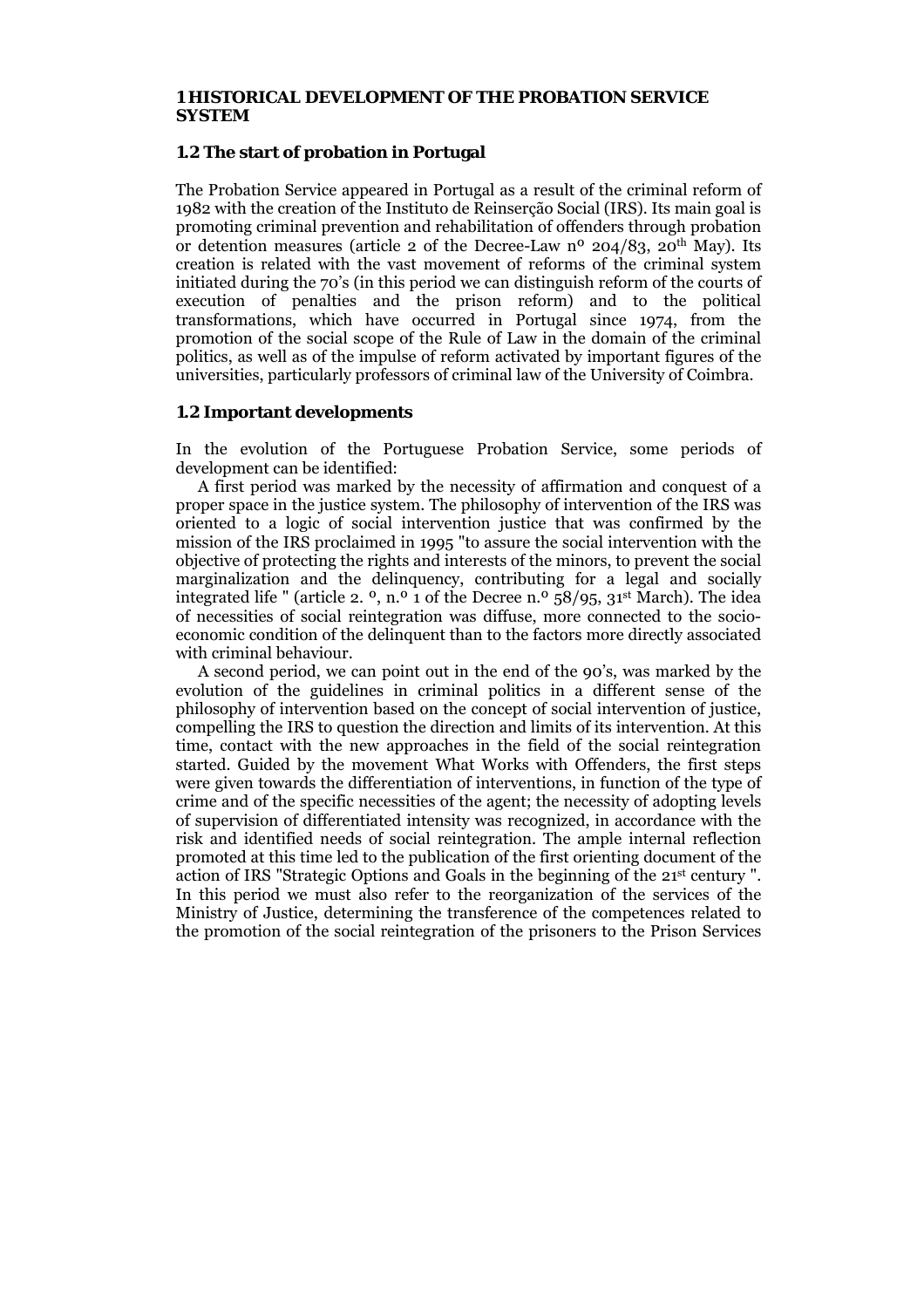(Direcção-Geral dos Serviços Prisionais)1 and by the reform of the Law of minors that recentred IRS in the intervention to the youth offenders and transferred the intervention to minor victims to the Social Security Services. The implementation of the Experimental Program of Electronic Monitoring (Vigilância Electrónica) as an alternative to pre-trial detention (prisão preventiva) that showed preoccupying numbers, was another important challenge in this institutional period.

 A third period can be identified, from 2001, with the creation of work groups with the objective of defining national standards that would be implemented in 2003 and would be monitored through plans of supervision and evaluation of results.2 The internal reflection and debates had led to the approval of a new orienting document "Strategy and Institutional Commitment 2003/2005 " that updated and reaffirmed the axiological frame of reference of the IRS, taking into account the previous strategic document, the evolution of the Probation Service, the Reformation of the Public Administration, which has already begun, and the international developments. In the beginning of 2005, in the sequence of the positive evaluation of the Experimental Program of Electronic Monitoring was extended to a national level. In 2007, the execution of the Program of Reorganization of the Central Administration of the State (PRACE) that extinguished the IRS and created in its substitution the Direcção-Geral de Reinserção Social (DGRS), focused only in adult and juvenile delinquency, opening thus a new period for the Probation Services.

#### **1.3 Probation activities in nutshell**

The activity of the Probation Services is developed, essentially, in the scopes of the technical assessment (assessoria técnica) to the courts (tribunal) and execution of penalties and measures in the community (execução de penas e medidas na comunidade).

#### **1.3.1 Technical assessment to the courts**

1

It corresponds to the technical support given by Probation Services required by the Courts, having in mind the individualization and the adequacy of the criminal reaction applicable and the social reintegration of the agent, materialized in the elaboration of social reports, information and expertises on the personality.

#### **1.3.2 Execution of penalty and measures in the community**

It consists in the development of mechanisms of supervision (controlo/vigilância) and assistance (apoio) to the convict, often implying cooperating with other public and private institutions for the resolution of some of the detected needs of social reintegration, such as employment, professional training, social security, health, housing, education and occupation of free time.

<sup>1</sup> This transference in practice didn't occurred causing important problems in the management of dynamics of work.<br>2 In the penal area: assessment to the courts, in the pre-trial phase, and community service.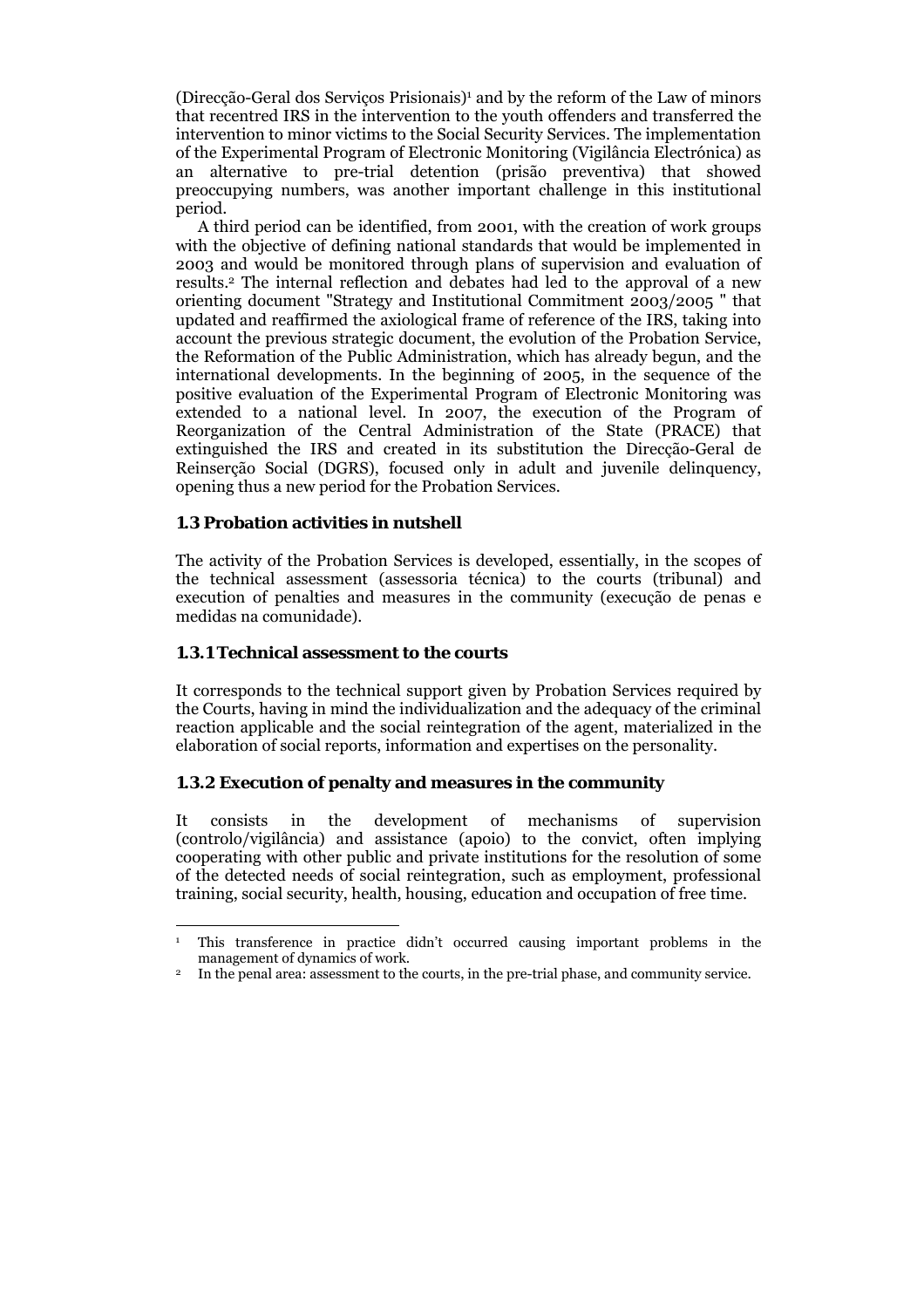## **1.3.3 Brief evolution**

The limitation of the role and recurrence of punishment by confinement, along with the recognition of the pedagogical potential and re-socialising penalties that do not lead to confinement constituted one of the pillars of the Portuguese sanction criminal system, given in the Penal Code (PC) of 1982. Among the kinds of penalties and measures executed in the community strengthened at that time, we can distinguish the introduction of the probation (regime de prova) and community service (trabalho a favor da comunidade). To promote the use of alternative sanctions, to surpass resistances to its application and to accommodate the recommendations of the Council of Europe, in the revision of the Criminal Code of 1995, probation was substituted while autonomous penalty (being now configured as one of the modalities of the suspended sentence – suspensão da execução da pena de prisão), reconfigured the community service and modified the legal frame of the conditional release (liberdade condicional). Following and motivating the options of criminal politics that have gradually stressed the non-custodial sanctions, and with the objective of affirming and giving credibility to them, the Probation Services have invested in providing information to the magistrates in particular and the community in general, showing in the last years a great increment in the sanctions with probation content and in community measures. In this subject we underline the contribution through the application of protocols of cooperation with some hundreds of public and particular institutions for the creation of practical conditions of execution.

## **1.3.4 Main penalties and measures**

 In the Portuguese sanction system we find penalties and measures of execution in the community with a probation content, that are based on the imposition to the offenders or condemned of certain conditions, duties, behaviour rules, with control and psychosocial support of the services of probation, provisory suspension of the prosecution – (suspensão provisória do processo), the suspended sentence, the conditional release, the psychiatric probation – (suspensão da execução do internamento de inimputáveis), the psychiatric parole – (liberdade para prova), community work - community service, and substitution of fine by work (substituição de multa por dias de trabalho) - where the Probation Services must assist the court in its application, to assure the practical conditions of execution are followed. Both the probation penalties and the community work have the volunteering and co-responsibility of the offender or the convict demanding his active participation as basis.

## **1.3.5 Actuation of the services of probation**

In the probation sanctions, the probation officer (técnico superior de reinserção social) plans the supervision, identifies the objectives to attain and defines the strategies for its accomplishment. During the execution of the plan, the probation officer evaluates the degree of implementation and adapts it to the progresses or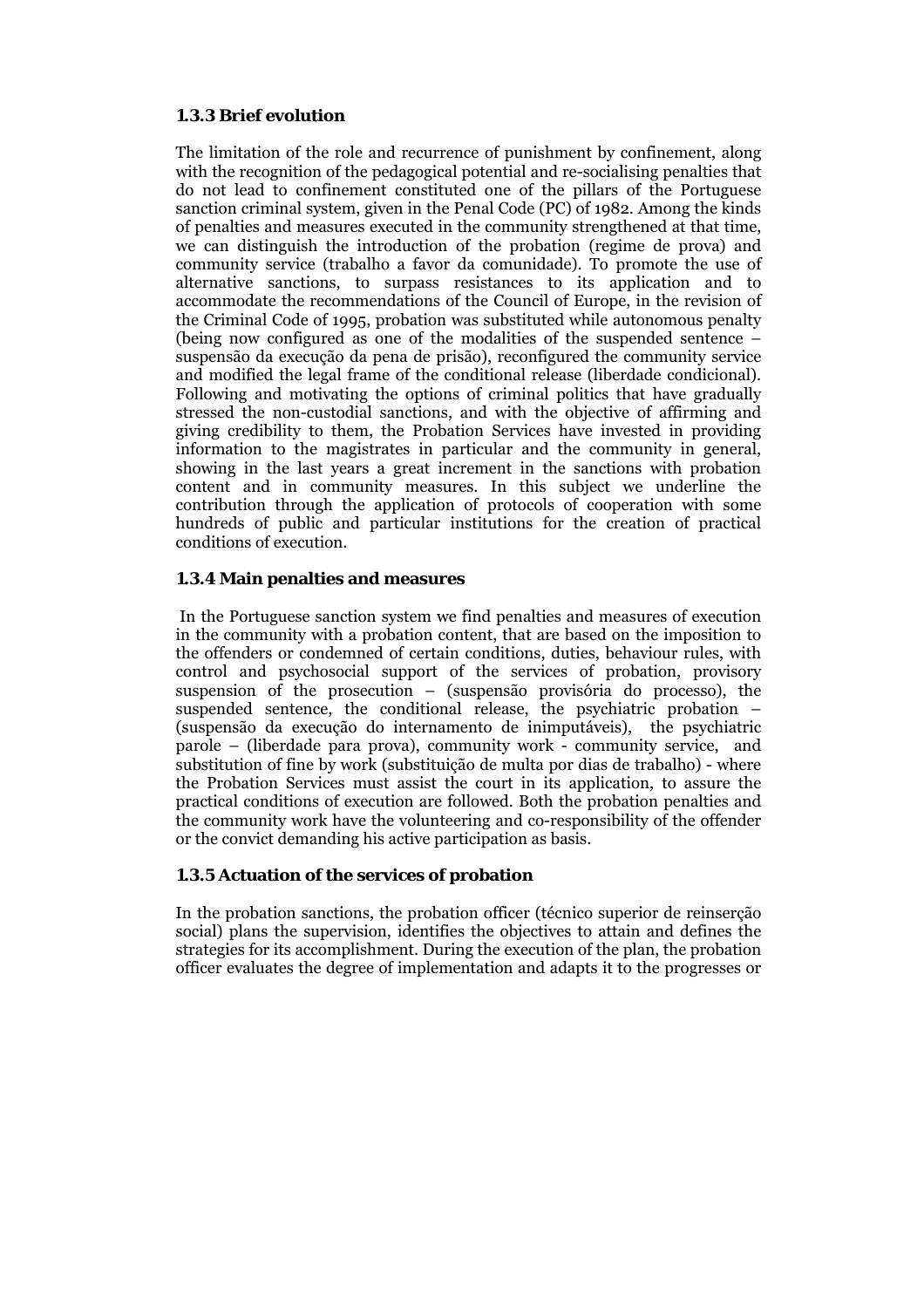failures of the convict to allow that at any moment, he can verify if the predefined objectives had been reached or not. The execution involves the constitution of an individual dossier where he writes and treats systematically all the relevant information. Periodic reports of execution are elaborated to the court, giving account of the evolution of each one of the supervised cases.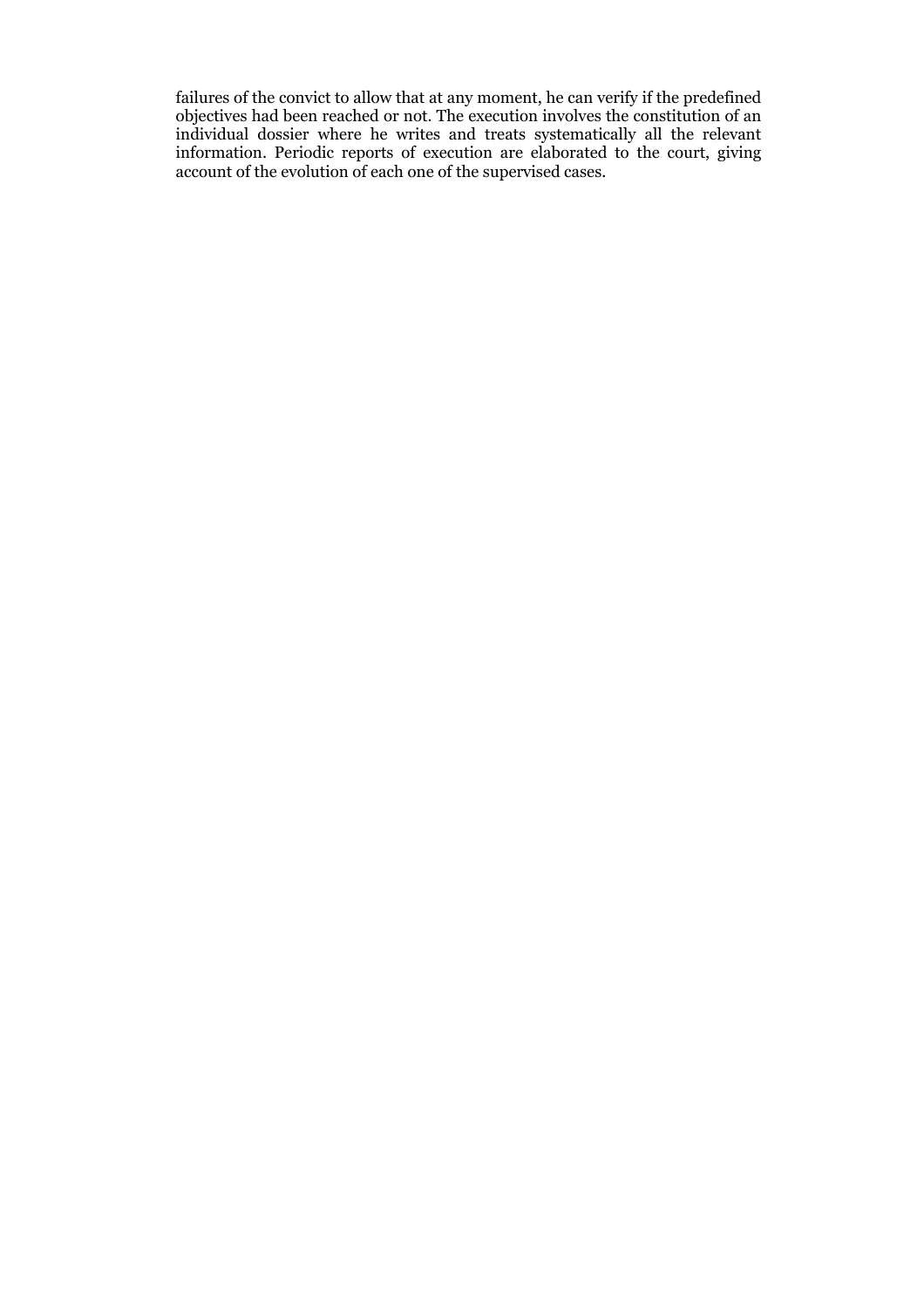#### **2 LEGISLATIVE BASIS AND MISSION**

#### **2.1 Legislative basis**

The attributions and competences of the Probation Services are currently fixed in the Decree-Law nº 126/2007, 27 April and Decree Order nº 517/2007, 30 April and came from what is legislated in the criminal laws, concretely in the Criminal Code, Code of Criminal Procedure and other legislation. In its actuation they are subjected to the general laws that regulate the functioning and acting of the public services, which are regulated in the program of the government and the annual and multiannual plans of action, that include orientations on criminal policy, as well as the instructions emanated from the Ministry of Justice. Internally, technical orientations, which in the last years were centred in the qualification of the intervention of the Probation Services through the definition of national standards, are approved by the executive or General Director. In the criminal area we can distinguish the approval and implementation of manuals of technical procedures for the assessment to courts in the pre-trial phase (legal framing and strategies of intervention), for community service and electronic monitoring.

 There is not an express definition in what concerns the offences or groups of offenders subject to probation, since rehabilitation is one of the purposes of the Portuguese punitive system, acting only when judicially required. The differentiation of the intervention was made taking into account the nature and content of the sanctions applied by the courts. The age of the offender is also a factor of differentiation; there is a specific criminal regime for young adults, aged between 16 and 21 years old (Decree n<sup>o</sup> 401/82, 23 September). For the youth offenders between 12 and 16 years old (age of the criminal liability in Portugal), who committed acts qualified by the law as crime, the Educational Guardianship Law (Lei Tutelar Ecucativa - Law nº 166/99, 14 September) foresees the application of measures aimed at the education for the law and their integration in the life of the community in a dignified and responsible way. The Probation Services can be requested to supervise the execution of the measures of educational custody, being legally responsible for the execution of intensive support and supervision orders (acompanhamento educativo - executed in the community) and detention in an educative centre (internamento em centro educativo). The Probation Services are responsible for the management of the National Net of Educative Centres.

#### **2.2 Mission and mission statement**

The Probation Services are currently assured in all the Portuguese territory by the Direcção-Geral de Reinserção Social (DGRS); having as legal mission to define and to execute the politics of criminal prevention and young adults social reintegration, namely by the promotion and execution of measures of educational custody and of penalty and alternative measures to prison (article 2º of the Decree-Law nº 126/2007, 27 April).

 The mission, attributions and organic structure had been recently redefined in the framework of the process of modernization of the Public Administration in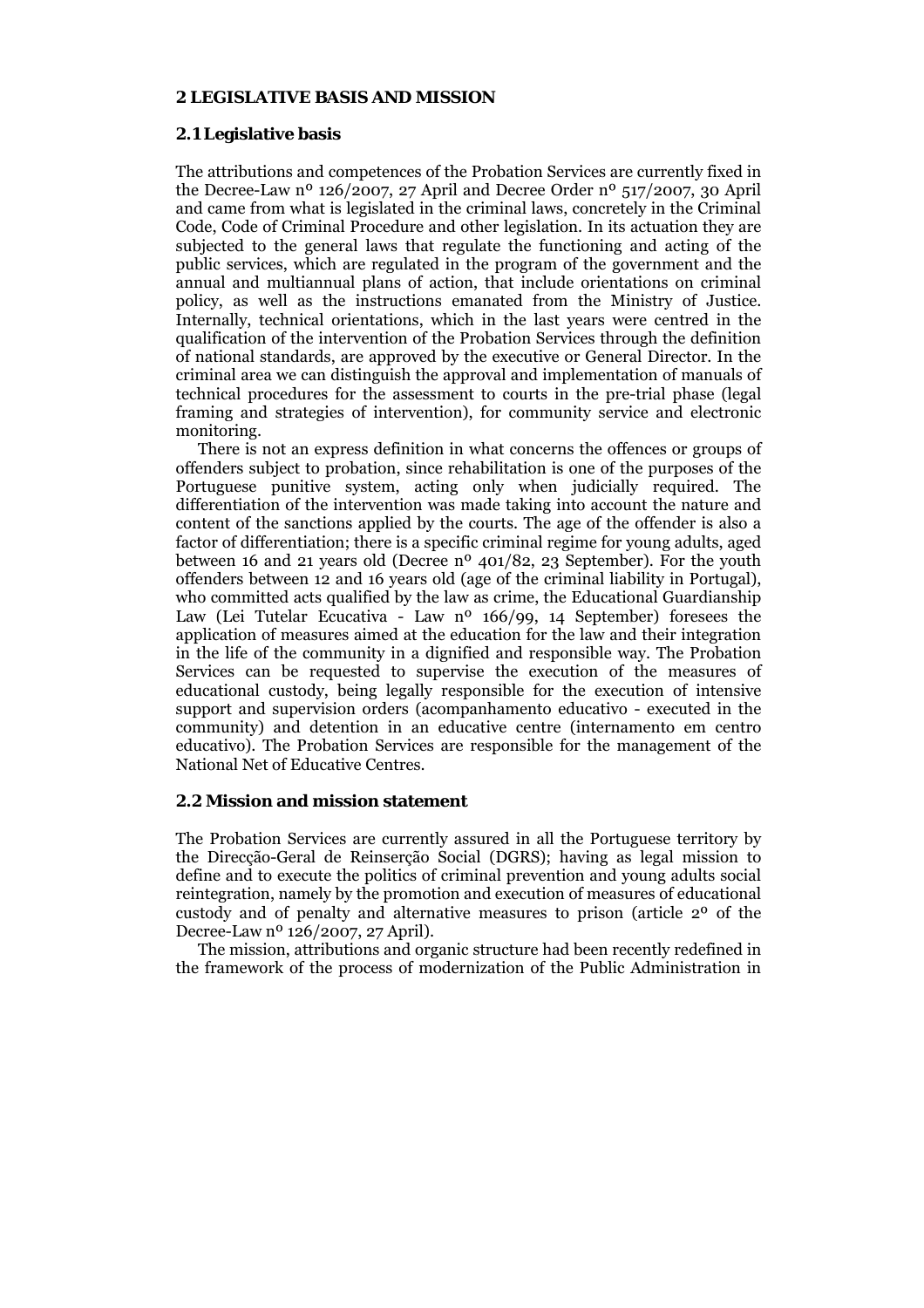Portugal; that implied the reorganization of the public services, especially to the level of the Central Administration where the DGRS is included. In this context the organisational diagnosis is updated and the strategic objectives are redefined for the next 3 years. So, having identified the main values of DGRS – to believe in the capacity of change, to ensure the promotion of human rights, to value the social reintegration, to help the community – and having evaluated the conditions (external and internal), with the commitment of all of the organisation, a Strategic Plan was made (2007-2009). We have chosen as strategic objectives the modernisation of DGRS, the qualification of the officers, the innovation of the processes ant the introduction of new practices of management. As a way of applying them several specific objectives were defined to the different areas of actuation. For example:

- development, definition and implementation of national standards, particularly for the penalties and measures with probation content;
- development of programs of intervention with offenders, oriented towards the criminal behaviour in general and criminal problem in particular;
- Widening of the Electronic Monitoring to the execution of penalties;
- development of a strategy of inter-institutional cooperation;
- definition of the main vectors of cooperation with the prison services.

At the same time, to implement the strategic options and qualify its mission, DGRS elaborated a list of initiatives, which want to see converted in several projects, having in mind the presentation of candidatures to financial programmes, in the ambit of the National Strategic Reference Framework (QREN), for Portugal under the cover of the community policies of economical and social cohesion for the term of 2007-2013. We can give evidence to those related to the execution of the strategic management, formation, intervention near the aggressors in the context of domestic violence, intervention near sexual aggressors and the construction/preparation of transition houses (casas de reinserção social)3

## **2.3 Crime prevention**

<u>.</u>

The work in the scope of the criminal prevention (prevenção criminal) has been essentially developed in cooperation with other public and particular institutions, financed in a European as well as in a national level; the Probation Services are involved in some programs and projects directed to social groups with specific problems such as unemployed, drug addicts or former-prisoners. Examples of these projects are "Opportunities", "Free" and "GPS" financed by the Communitarian Initiative Equal. In the area of juvenile delinquency, integrated in the European Programme "Prevention of and fight against Crime" of the European Commission, General Directorate of Justice, Freedom and Security, were presented the candidatures to the following projects: "Juvenile Justice.

<sup>3</sup> Having in mind prevent reoffending and promote social reintegration of individuals (accomplishing probation measures or after the accomplishment of custodial sanctions) in the absence of stable residence or social and familiar framework, through three structures of transition houses.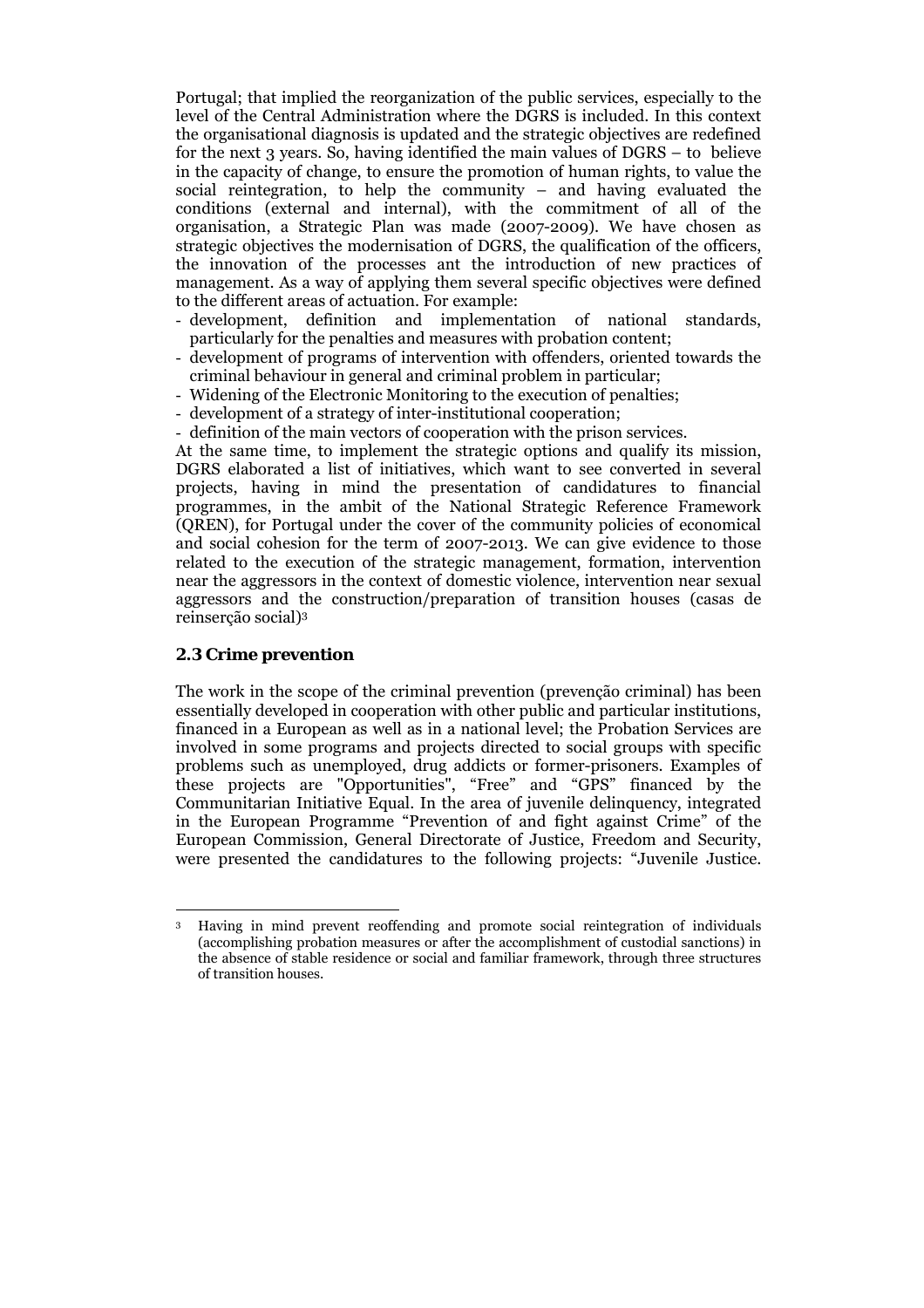Formate and Integrate" and "Prevent the Juvenile delinquency, namely the recidivism, through the qualification of the intervention".

 On a national level, the Probation Services can be requested to participate in the National Plan of Action for the Inclusion, in the National Plan against the Drug and the Drug Addictions and the National Plan of Employment. However, it is recognized that the necessity of directing the resources for the activities of technical assessment to the courts and for the execution of alternative penalties to prison determined by the courts, have not been effective priorities of Probation Services in the criminal area.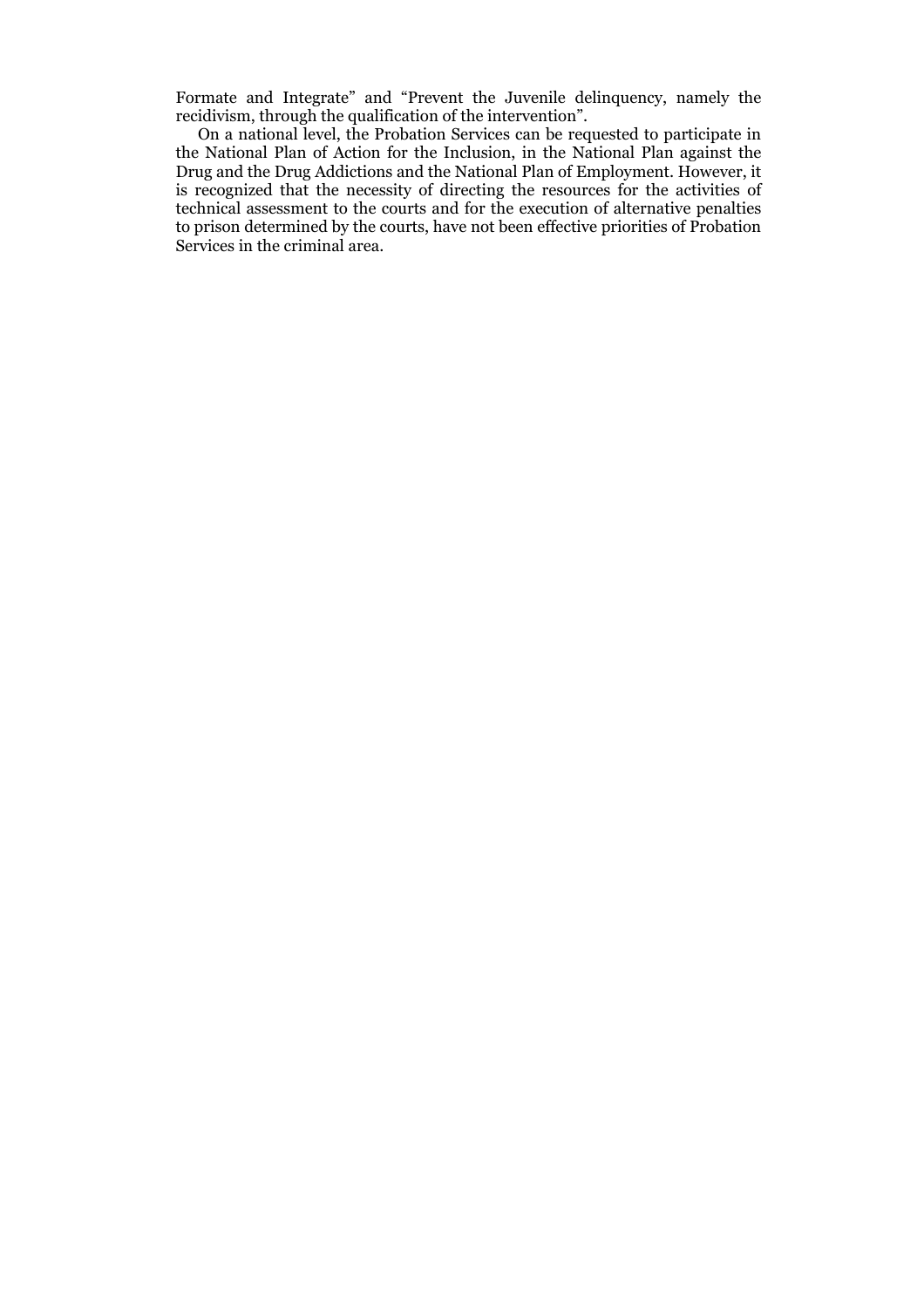## **2.4 Victim protection**

The Probation Services can be requested, in the pre-trial phase, to elaborate social reports on the victims of crimes, as well as giving support and supervision to especially vulnerable witnesses, in accordance with Law nº 93/99, 14 July. Because the legal concept of especially vulnerable witness does not correspond to the procedural statute of witness, it could include victims of crime that put their life, physical or psychic integrity, freedom or capital assets of considerable value in danger because of their contribution to the evidence of the facts. Anyway, the intervention of the Probation Services in this area is rare. The "Portuguese Association of Support to the Victim" (Associação Portuguesa de Apoio à Vítima) has an important role in the information, protection and support of the victims of crimes and their family and friends. Through a network of support and shelter houses, it provides emotional, legal, psychological and social support, in a gratuitous and confidential way, to crime victims.

## **3 THE ORGANIZATION OF PROBATION SERVICES**

## **3.1 Main characteristics**

The DGRS is a central service of the direct administration of the State and dependent on the Ministry of the Justice, endowed with administrative autonomy. In the scope of the preparation of the conditional release and the psychiatric parole, the DGRS collaborates with the Prison Services (DGSP), the service dependent on the Ministry of the Justice that is responsible for the management of the prison system, namely security and execution of the custodial sanctions. Very recently, by the Law  $n^{\circ}$  21/2007, 12 June, was created a regimen of criminal mediation, in execution of the article 10º of the Framework Decision nº 2001/220/JAI of the Council, that will be in an experimental period during two years, foreseeing the intervention of de Probation Services if the agreement between the offender and the victim is not fulfilled.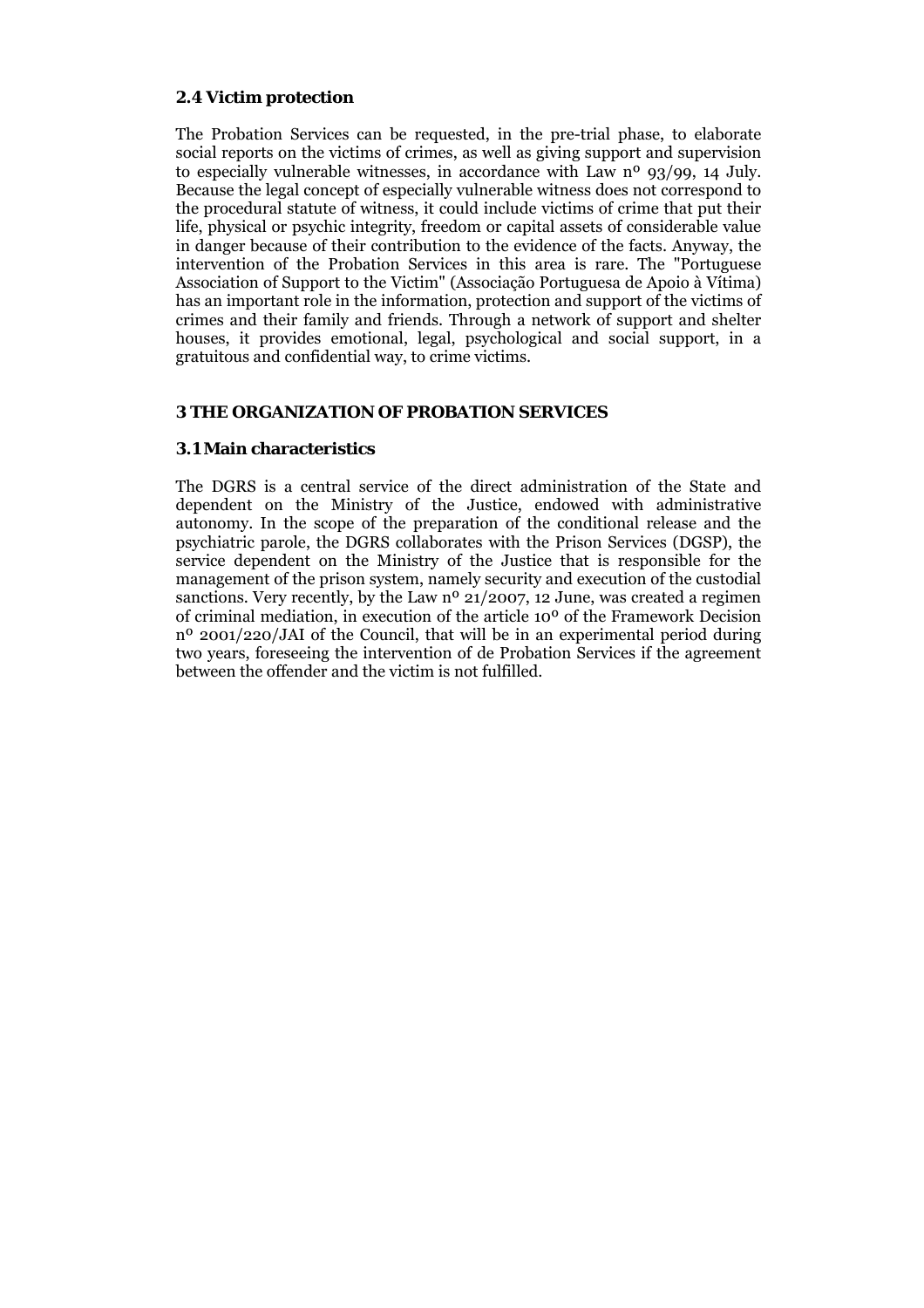## **Figure 1: Organisation chart of the DGRS:**



Operative Area Support Area

## **3.2 Internal organization**

Besides the Central Services offices, located in Lisbon, which assume essentially functions of management of resources, technical coordination and support to the operative activity, the DGRS has Regional Delegations - organic units decentred with an area of action corresponding to the territorial divisions (level II of the Nomenclature of Territorial Units for Statistical Ends, in short NUTS) and 9 Educative Centres. The Regional Delegations, with headquarters in Porto (Regional Delegation of the North), Coimbra (Regional Delegation of the Centre), (Regional Delegation of Lisbon) Lisbon, Faro (Regional Delegation of Algarve and Alentejo4), Funchal (Regional Delegation of Madeira) and Ponta Delgada (Regional Delegation of the Azores) integrate Social Reintegration Teams (44), with a territorial base and communitarian implementation or near central and special prison establishments, whose activity co-ordinates and supervises. In the area of the Electronic Monitoring there are 10 teams of Electronic Monitoring which enclose the domestic territory, functioning uninterruptedly twenty-four hours per day, in the execution of the alternative measure to the preventive custody Obligation of Permanence in the Habitation; and one team designed as National Centre of Supervision of Operations (CNAO), that also functions

<sup>1</sup> 4 The Regional Delegation of Algarve and Alentejo has two territorial units.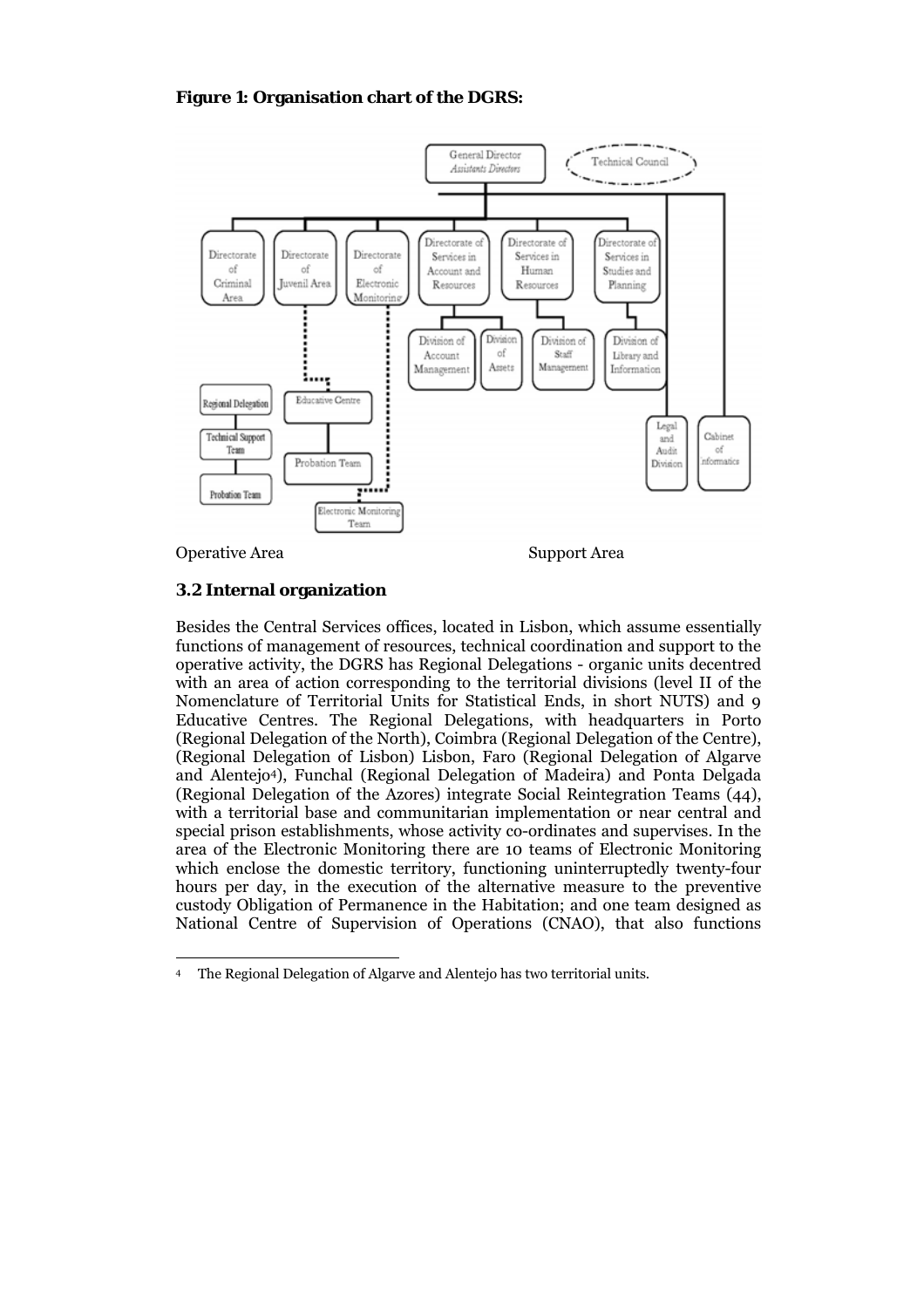permanently and is responsible for the supervision of the activity of monitoring of the territorial teams and supply the monitoring when these teams have to make an interruption. The set of teams of Electronic Monitoring and CNAO have a central coordination currently constituting the National System of Electronic Monitoring (SNVE).

 The probation teams are constituted by probation officers, responsible for the development of the technical operative activity and direct work with the offenders. Each team has the logistic and the necessary human resources for the development of its work, having administrative support for the tasks of secretariat, mail, archive, as well as in the areas of staff, accounting and stewardship. It is co-ordinated by a Senior Probation Officer that reports, in first place, to the Regional Commission agent or Director of Services of the Electronic Monitoring, in the case of SNVE, and is responsible for the management of teams, analysis, planning and supervision of all the technical work; he also assures the relations with the judiciary entities and other public services and particular entities, in the area of the territorial competence of the teams.

 Supervision and technical support to the operative activity: the Probation Services are structuralized in a way to guarantee supervision and technical support. The probation teams follow the methodology of teamwork, promoting the discussion of cases with regularity, at least weekly. It is equally assured technical support by the Regional Delegations and Central Services offices, through specialized department's technicians. In the regional services there are staff specialized in giving technical support and following the activity in the land. In the Central Services offices, there are units of technical coordination of the operative activity, responsible for the conception, implementation and supervision of the execution of technical guidelines, functioning in narrow articulation with the regional services.

#### **3.2.1 Probation workers**

1

The workers of the Probation Services are today mainly public officers, nominated definitively to exert functions in the Public Administration. This is not the case in electronic monitoring teams and probation team of the Autonomous Regions of Madeira and Azores. For those positions, people have been contracted for periods up to three years following political orientations that have not allowed the recruitment of new public officers. Thus in DGRS workers with labour bond of public nature  $(83,1\%)$  and private  $(16, 9\%)^5$  coexist. In  $31<sup>st</sup>$  December of 2006, there were 1,600 workers in the Services of Probation, of which 790 (49%) in teams of probation and electronic monitoring, 542 (34%) in educative centres and 268 in not operative units (17%), distributed in the following professional groups:

<sup>5</sup> Data of 31st December 06, referred in the Social Balance of former IRS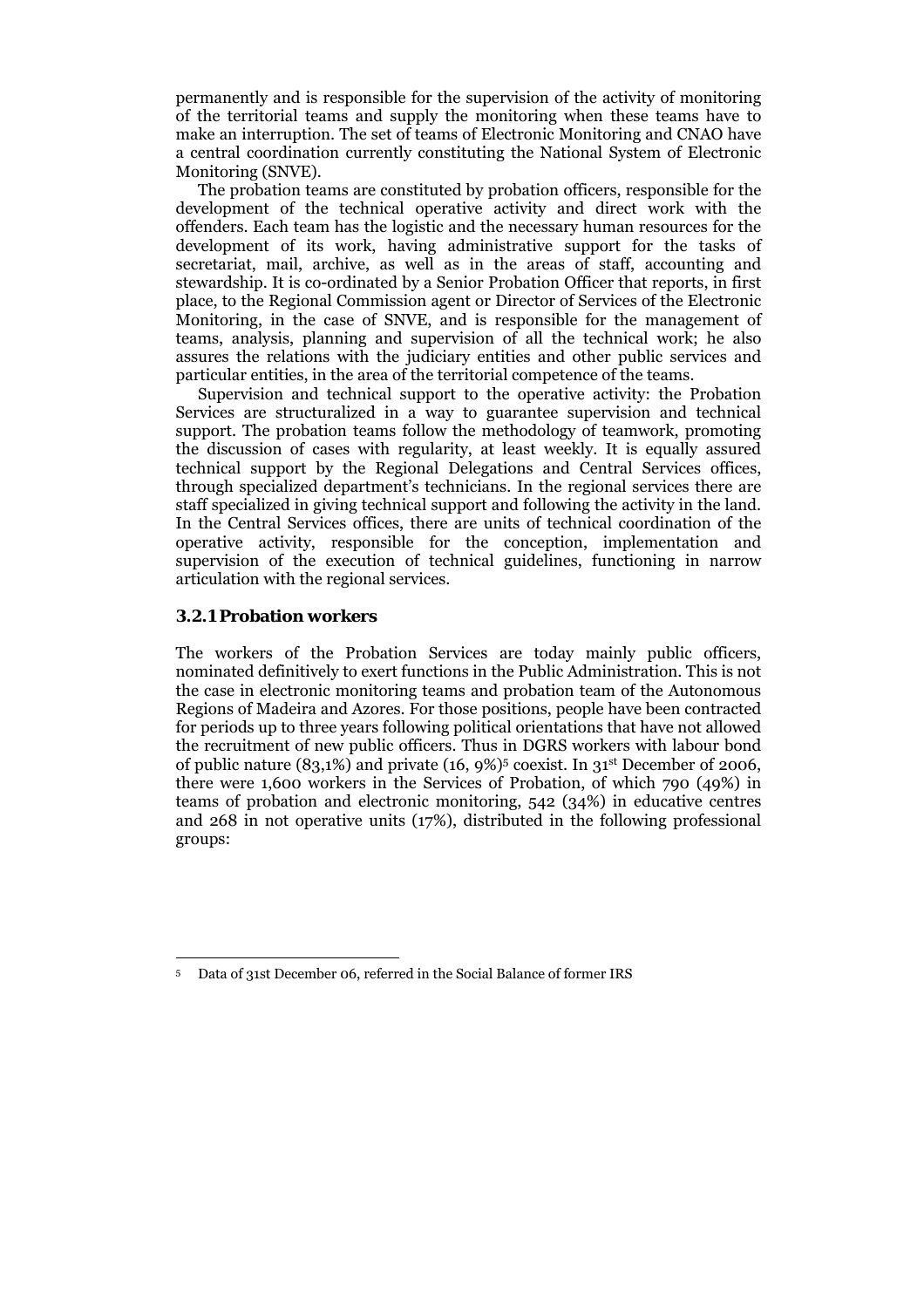## **Table 1**

| 52  |
|-----|
| 90  |
| 609 |
| 346 |
| 18  |
| 261 |
| 225 |
|     |

In the development of the activities of probation we can distinguish two professional careers with operational functions (probations officers), which represent 60% of the staff of the DGRS to whom the following functions and responsibilities are committed:

## **3.2.1.1 Probation officer6**

He develops tasks in the operative area of probation of delinquents, giving technical assessment to the courts in the scope of the criminal proceedings and the processes of educative custody, executes educative custody measures and alternative criminal measures to prison and develops actions and projects of criminal prevention, namely in the domain of the prevention of youth delinquency. In this scope he elaborates information, reports, expertises and plans of execution of measures applied by the courts, gives psychosocial support to adult and young offenders whose action of the DGRS is directed, supervises and controls the fulfilment of obligations, rules of behaviour and tasks or community measures, assures the link with the family of the users and with services and entities intervening in the process of probation and or in actions and projects of criminal prevention. He guides and supervises the work of other professionals, professional technicians, namely, of social reintegration. He gives technical assessment of a high degree of qualification and responsibility in the areas of the social reintegration of delinquents and criminal prevention, assuring tasks of consultancy, technical coordination and equipment and programs management, in the scope of the attributions of the DGRS. When the exercise of his functions implies displacement, he drives cars belonging to the service, since he has legal qualification for that.

# **3.2.1.2 Deputy probation officer7**

1

Under orientation of managers, coordinators and senior officers and applying norms and instructions, he performs his functions of technical support in the operative area of social reintegration of delinquents, pointedly in the domain of the execution of sentences that apply educative custody measures and alternative penalties to prison, individually or integrated in teams. In the scope of the

<sup>&</sup>lt;sup>6</sup> Attachment II of the Decree-Law n<sup>o</sup> 204-A/2001, 26th June.<br><sup>7</sup> Attachment II of the Decree-Law n<sup>o</sup> 204-A/2001, 26th June.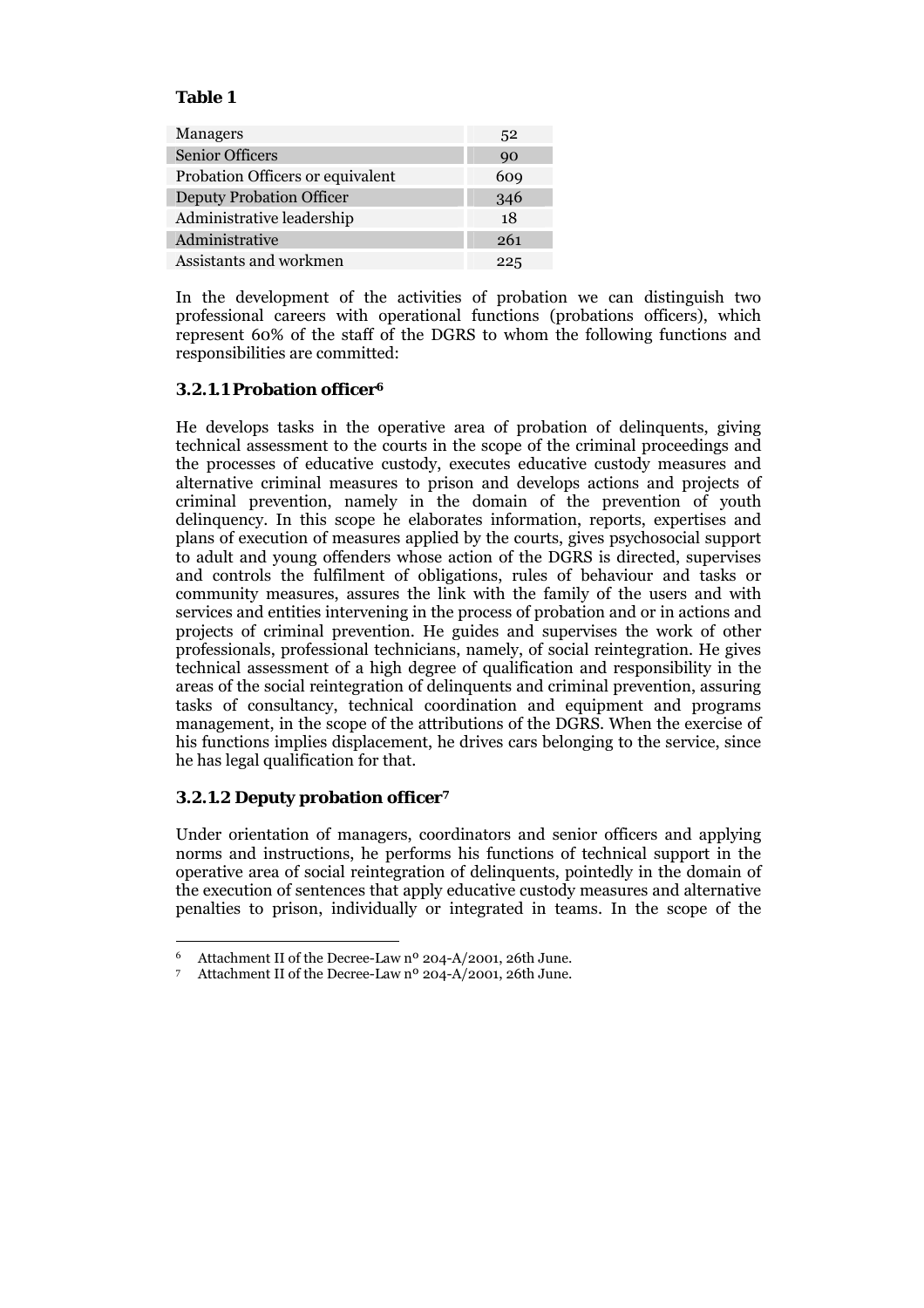execution of educative custody and criminal measures in the community he assures tasks of supervision of adults and youths , under the orientation of the responsible senior officer, namely to verify and control the accomplishment of obligations, rules of behaviour and community measures, establishing contacts with services and intervening entities in the educative process and of social reintegration, collaborating in the preparation, execution and evaluation of plans of execution of the measures, as well as in the elaboration of information, reports and other technical instruments. He executes other tasks in the scope of the operative activity, namely collaborating in actions and projects of prevention of the juvenile delinquency and in the technical assessment to the courts. When the exercise of his functions implies displacement, he drives cars belonging to the service, since he has legal qualification for that.

#### **3.2.2 Education, training requirements and opportunities**

Probation officers (Técnicos Superiores de Reinserção Social or TSRS) are recruited among college graduates in the areas of Social Sciences, mainly social service, psychology, sociology and law.

 The admission in the TSRS career is conditional by the approval in the period of training of probative kind with the duration of 12 months. The period of training is structuralized in two phases (phase of reception and sensitisation and theoretical-practical phase) obeying a plan, considered by the person who orientates (a TSRS with, at least four years of experience) and approved by the Director-General or the Regional Delegate. In the end, a jury assigned for this task evaluates the period of training; the evaluation is based on the results gotten in the formation actions, the evaluation of performance and the individual report of the period of training.

 The Services of Probation guarantee specific initial formation and continuing training on the system of justice, legal framework of the activity of the services probation, tools, orientations and methodologies of work, being assured that the plans of implementation of national standards contemplate formation for probation officers that are going to apply and to evaluate them. In the last years, thematic meetings of a regional level have been promoted which allow the joint reflection on some areas of activity and the sharing of good practices. The development of professional skills by the participation in courses, seminaries, conferences and congresses, organized by different public and private entities are equally promoted.

 The rules on the frequency of the formation, external and internal, are established in the "Regulation of Functioning of the Formation", available in the Intranet of the DGRS; also published there are the external actions of formation with interest for the staff of the DGRS. Institutionalising the obligation to send to the Library of the DGRS manuals and another documentation gotten in formation context makes them accessible to all.

#### **3.2.3 Other organizations involved in probation work**

The Probation Services, in terms of its attributions, must contribute for a bigger involvement of the community in the administration of criminal justice and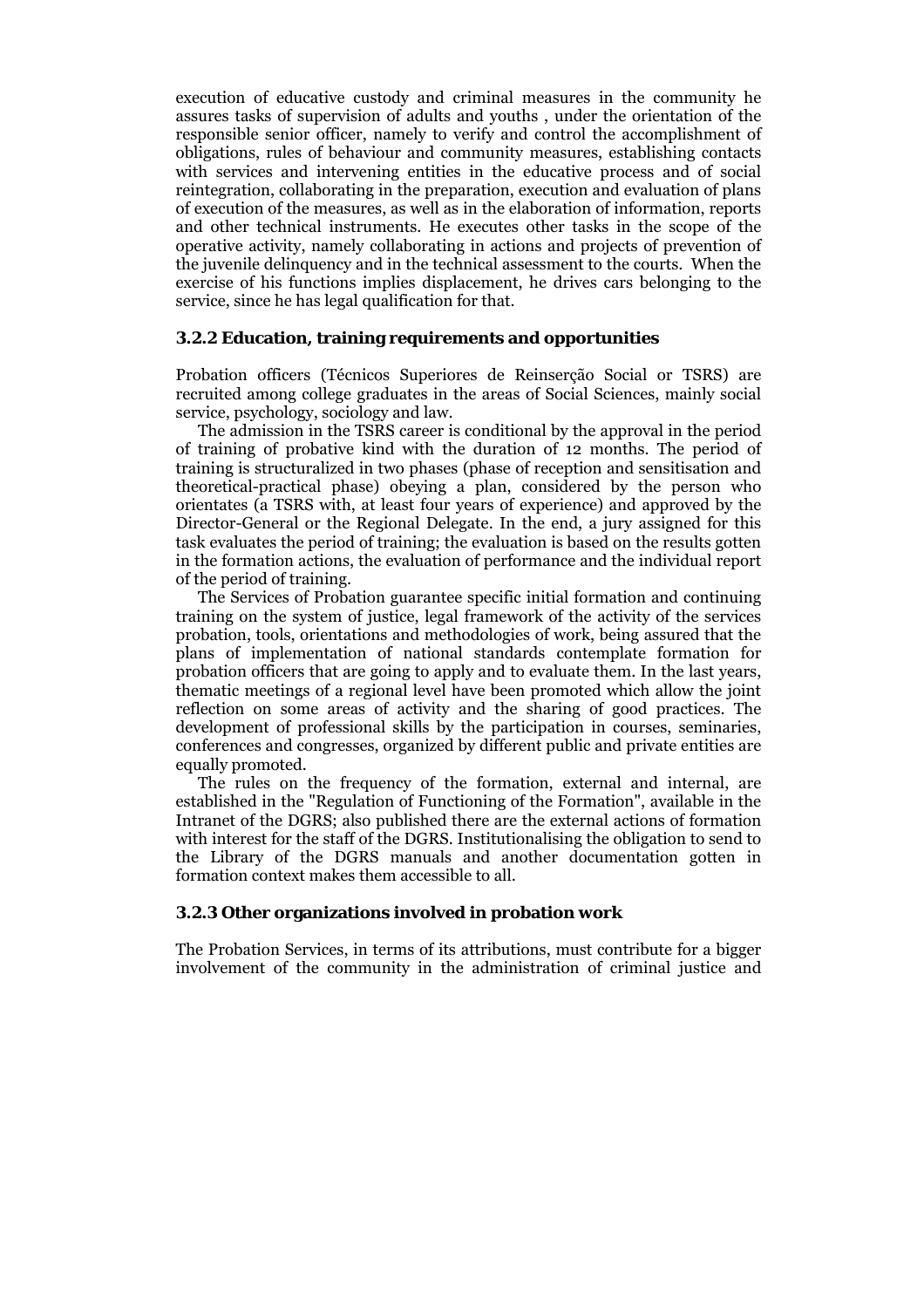educative custody, through the cooperation with other public or particular institutions and citizens who have objectives of prevention of crime and probation. In this direction, one has proceeded to the promotion of alternative measures to prison and the application of agreements and protocols of cooperation; particularly distinguished are the actions of Beneficiary Entities of Work (Entidades Beneficiárias de trabalho) in the case of the community work that presently has 695 protocol led entities and 1,400 entities without formal protocol. In the scope of the cooperation we must refer to the participation in networks of partners, for example the Regional Nets of Employment and the Social Market of Employment and the Social Net, as well as the articulation with the Centres of Attendance to Drug Addicts

## **4 PROBATION IN DIFFERENT PHASES OF THE CRIMINAL PROCESS**

#### **4.1 General**

1

The system of criminal sanctions, composed of a set of sanctions and measures to protect public safety (medidas de segurança) applicable to legally responsible and not legally responsible persons aged more than 16 years, is defined in the Criminal Code (Código Penal), although some of the penalties and measures are regulated in complementary statutes, as is the case of community service and electronic monitoring (Decree-law nº 375/97, 24 of September and Law nº 122/99, 20 of August, respectively). The Code of Penal Procedure (Código do Processo Penal) contains the legal definitions of Social Report<sup>8</sup> and Information of the Services of Probation  $\mathcal{G}$  article 1.  $\mathcal{O}$ , g) and h) establishing the custody, its effect and cases where they are required. In 2005, a reform of the criminal legislation was initiated, integrated in the set of a reform that the Government, in accordance with its program, intended to carry on through the system of criminal justice and that includes the revision of the Criminal Code and the Code of Criminal Procedure. The new criminal legislation was published in September 2007, conceived new penalties to substitute the punishment by confinement and extend the scope of application of the already existing ones.

<sup>8</sup> Social Report – information on the familiar and socio-professional integration of the offender and eventually of the victim, is having the aim of assist the court or the judge in

better knowing the personality of the offender.<br>
9 Information of the Services of Probation – answer to concrete situations about the personal, familiar, school, labour situation of the offender and eventually of the victim, having the aim of assist the court or the judge in better knowing the personality of the offender.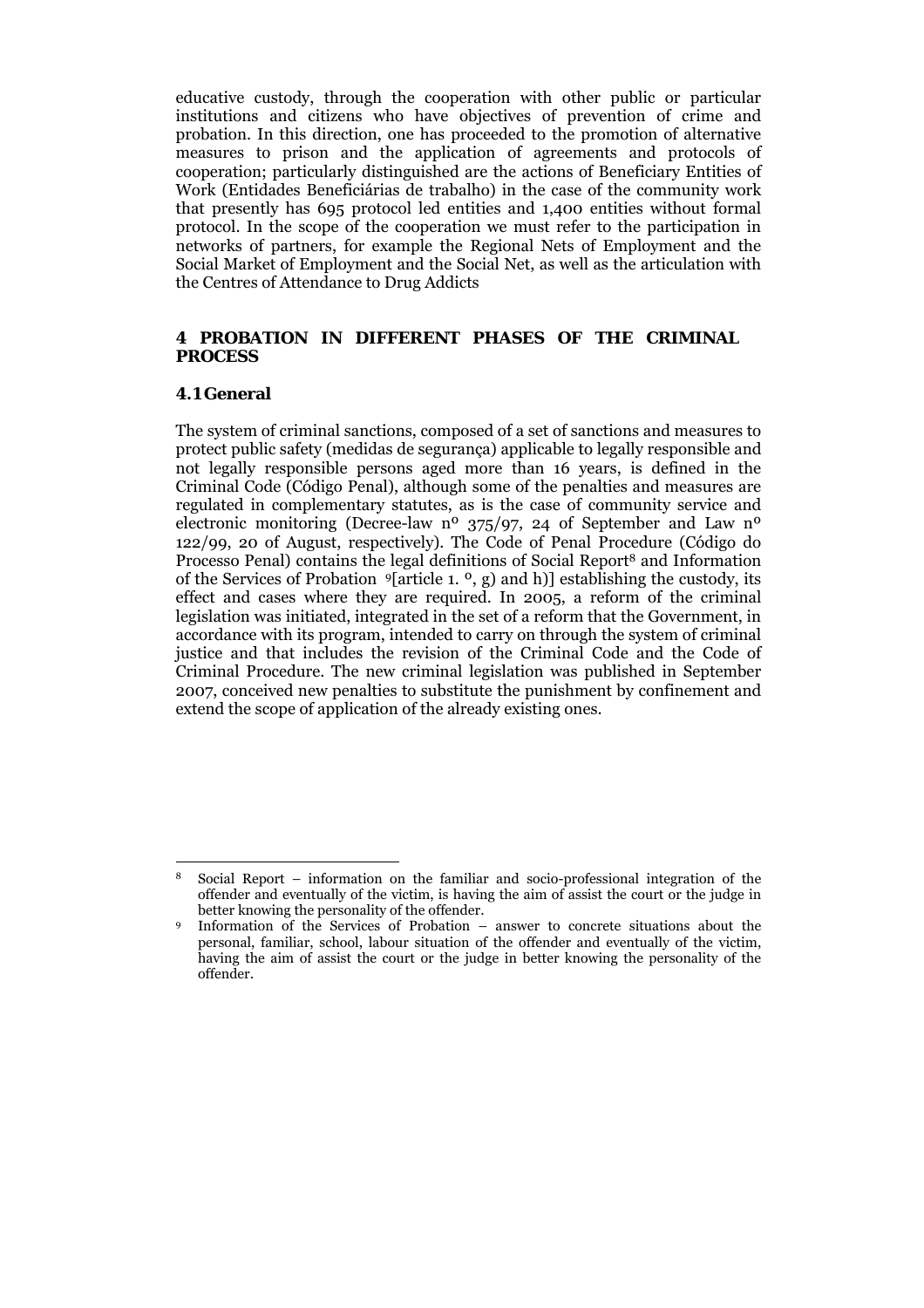|            | Table 2: Activities of probation during the different stages of criminal |  |
|------------|--------------------------------------------------------------------------|--|
| procedures |                                                                          |  |

|                                                                                                                      | Pre-Trial<br>Phase | Trial and<br>Enforcement<br>Phase | Post-Trial<br>Phase |
|----------------------------------------------------------------------------------------------------------------------|--------------------|-----------------------------------|---------------------|
|                                                                                                                      | See: 4.2           | See: 4.4                          | See: 4.4            |
| Preparing social report on measure of<br>coercion (213-4 CCP)                                                        | X                  |                                   |                     |
| Preparing social report to provisory<br>suspension of prosecution (281 and 282 CPP)                                  | $\mathbf X$        |                                   |                     |
| Preparing social report to provisory<br>suspension of prosecution (281 and 282 CPP)                                  | $\mathbf X$        |                                   |                     |
| Preparing previous information for electronic<br>monitoring (201 CPP and Law 122/99, 20 <sup>th</sup><br>August)     | $\mathbf X$        |                                   |                     |
| Supervision/assistance to offenders with<br>provisory suspension of prosecution (281 and<br>282 CPP)                 | $\mathbf X$        |                                   |                     |
| Mediation/victim support (Law 93/99, 14 <sup>th</sup><br>July; Law 21/2007, 12 <sup>th</sup> July)                   | $\mathbf X$        |                                   |                     |
| Supervision/organizing community service<br>(282 CPP; 58 and 59 CC; Decree-law 357/97,<br>24 <sup>th</sup> December) | $\mathbf X$        | $\mathbf X$                       |                     |
| Supervising drug/alcohol treatment programs<br>(Law 15/93, 22 <sup>nd</sup> January)                                 | $\mathbf X$        | $\mathbf X$                       |                     |
| Supervising electronic monitoring (201 CPP;<br>44 CC; 62 CC; Law 122/99, 20 <sup>th</sup> August)                    | $\mathbf X$        | $\mathbf X$                       | X                   |
| Corrective measures applied to young adult<br>offenders (Law 401/82, 23 <sup>rd</sup> September)                     | $\mathbf X$        | $\mathbf X$                       |                     |
| Substitution of fine by work (48 CC)                                                                                 |                    | $\mathbf X$                       |                     |
| Pre-sentence report (370 CCP)                                                                                        |                    | X                                 |                     |
| Supervising sanction of probation                                                                                    | $\mathbf X$        | $\mathbf X$                       |                     |
| Supervising suspended sentence (50-57 CC)                                                                            |                    | X                                 |                     |
| Supervising the mental ill or retarded<br>offenders (in-out patient orders) (94, 95, 98<br>CC)                       |                    | $\mathbf X$                       |                     |
| Supervising special measures for drugs<br>addicts (Law 15/93, 22 <sup>nd</sup> January)                              | $\mathbf X$        | X                                 |                     |
| Supervising/assisting conditional release or<br>parole                                                               |                    | $\mathbf X$                       |                     |
| Advisory report with respect to pardon $(164 -$<br>f, CRP; Decree-law 783/79, 29 <sup>th</sup> October)              |                    | X                                 | X                   |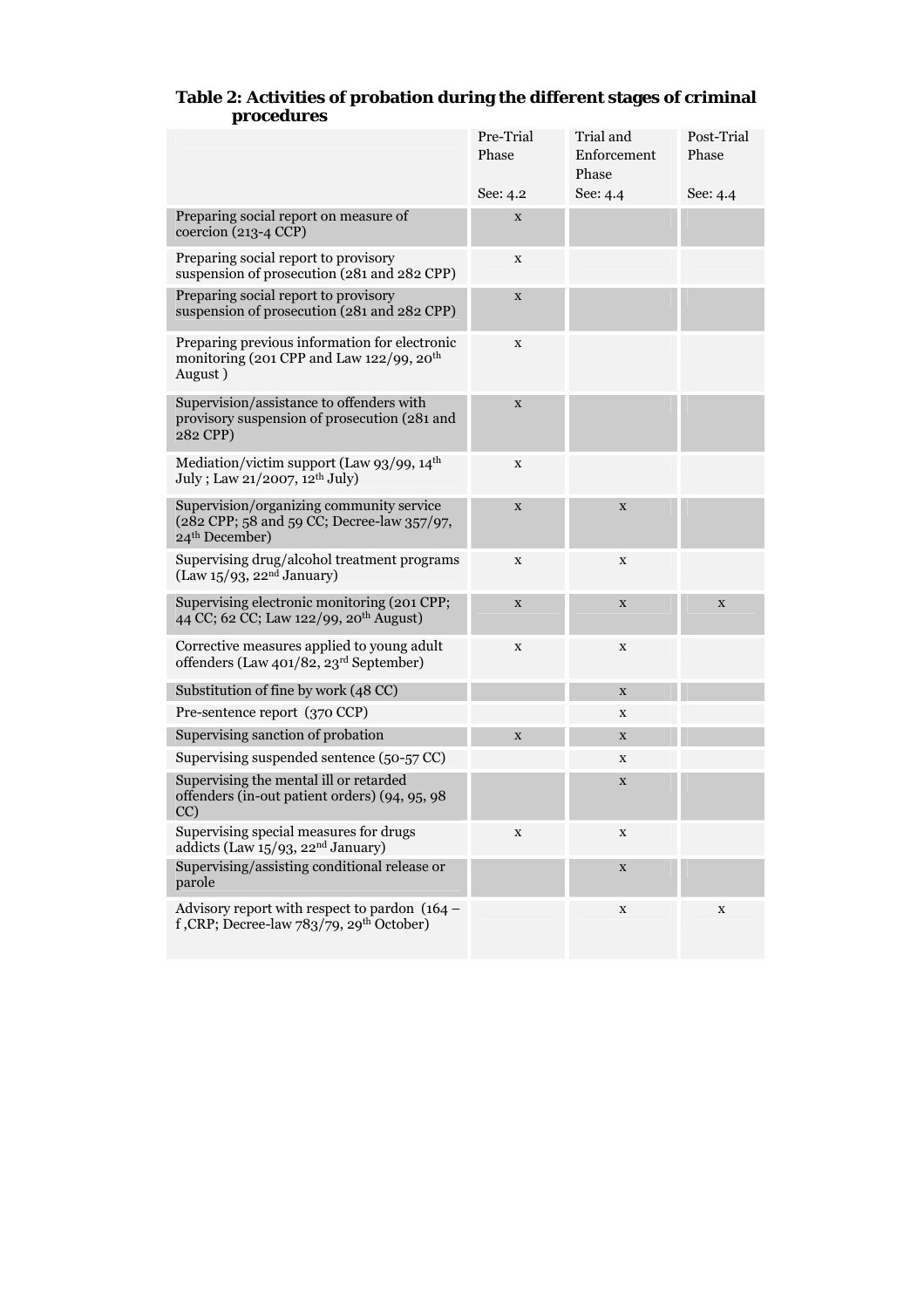## **4.2 Pre-trial phase**

## **4.2.1 General**

1

In the pre-trial phase, the inquiry<sup>10</sup> and the instruction<sup>11</sup>, the Probation Services answer the requests of the judicial authority, not having any intervention in the detention of the offenders. They can be requested to intervene in the technical support to the decision on the measure of coercion to apply to the offender and its alteration, in the supervision and control of the execution of some of them, as well as watching and supporting the offender in the provisory suspension of the prosecution. The models of report/information adopted by the Probation Services in this phase are defined in Manual of Procedures, assigned as "Legal framing, and strategies of intervention - Technical Assessment to the Courts in the Pre-Trial Phase, in the Criminal Jurisdiction".

## **4.2.1.1 Measures of coercion** (medidas de coacção)

Although the Code of Criminal Procedure (?)gives expressly only the social report for "re-examination of the presupposed of the pre-trial detention" (reexame dos pressupostos da prisão preventiva - article 213º, n.º 4), has been assumed the technical assessment requested for other measures of coercion, having in account the legal objectives of the services of probation in the promotion of alternative measures to the arrest and the function of the social report in these matters. Thus, officially by order of the judge or by request of the Public Prosecution Service or the offender, since that this last one agrees in its accomplishment, the Services of Probation, respecting the constitutional principle of the presumption of innocence until the conviction, as well as the principles of minimum intervention and of the proportionality, elaborate:

- report/information on the measure of coercion;
- report/information for revision of measure of coercion already applied;
- previous information for electronic monitoring;
- expertises on the personality of the offender for a decision on the revocation of the pre-trial detention.

# **4.2.1.2 Execution of house arrest monitored by means of longdistance**

## **control (electronic monitoring, or EM)**

Foreseen in the article 201º Criminal Code Procedure and regulated in the Law nº 122/99,20 of August, for the cases where we can verify strong indications of

<sup>&</sup>lt;sup>10</sup> The inquiry is directed by the Public Prosecution Service, assisted by the criminal police and joins together the gather of diligences that envisage the existence of a crime, to determine its agents and their responsibility and gather the proofs having in mind the

accusation. (articles 262 and 263 of CPP).<br>The instruction has a facultative character, is directed by a judge of criminal instruction, assisted by the criminal police and envisages the judicial confirmation of the decision of deducing the accusation or storing the inquiry, and to lead or not the case to trial. (articles  $268, n^{o}$ 1 and 2 and  $288, n^{o}$ 1 of CPP).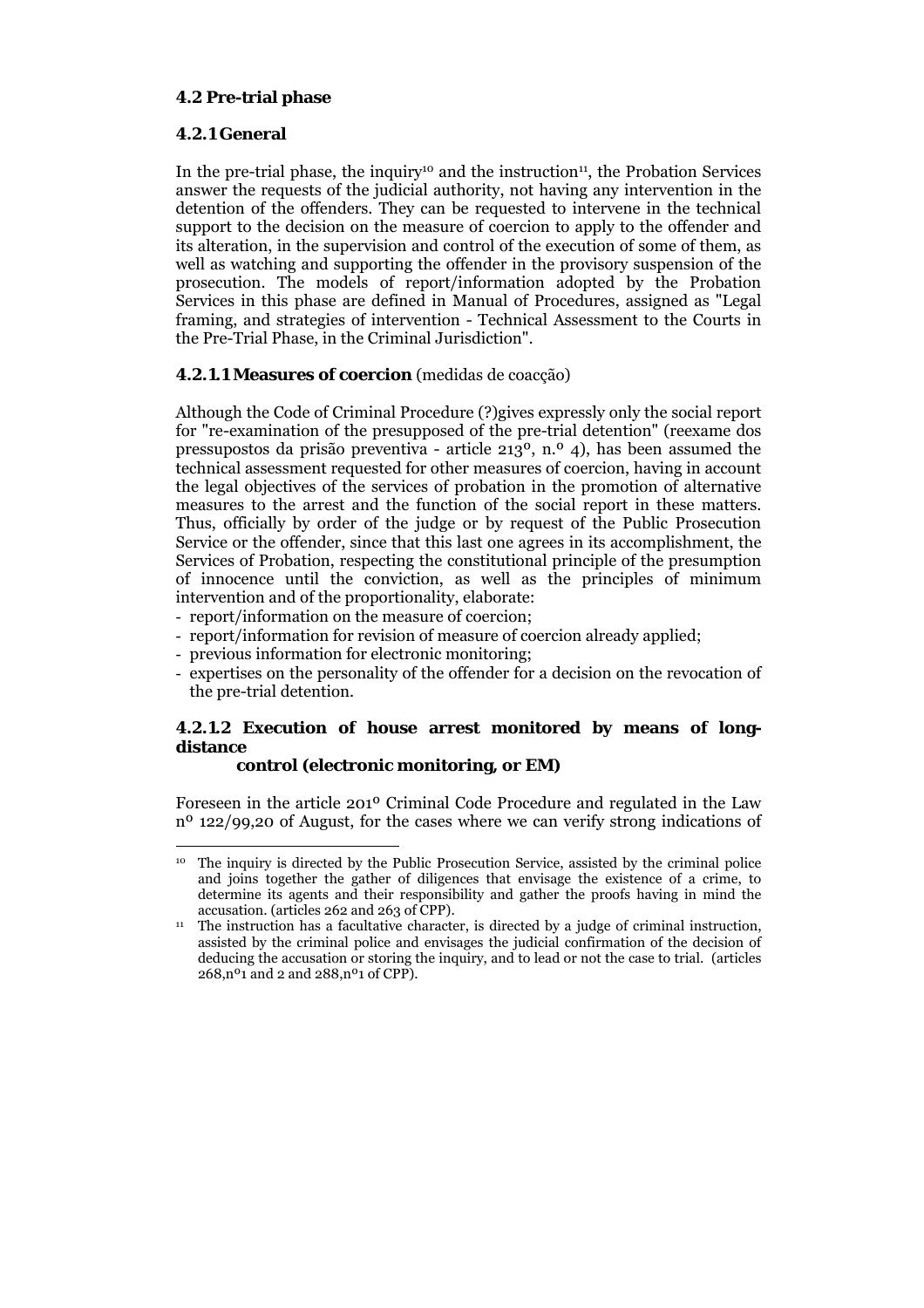punishable felony with punishment by confinement maximum superior to three years. It is determined by order of the judge, who specifies the places and periods of time where it is exerted. The installation of the means of electronic monitoring is initiated after, that is when the probation officer delivers to the offender a document where the duties to which he is obliged consist namely in information on the periods of monitoring, as well as, a guide of procedures to observe during the execution. To execute the EM, the Probation Services had created and keep functioning ten permanent Teams of Electronic Monitoring that covers all the domestic territory and assures all the inherent procedures to the execution of the measure. To assure and to keep the functioning of the telematic means contracted the services of a private company. All occurrences are detected by the system and reported immediately. They initiate a reaction on the part of electronic monitoring team and in case of an anomaly the measures necessary are taken quickly to try to give back the normality in the execution of the sentence. The incidents of unauthorized absences as well as of the exceptionally judicially authorized ones is verified, evaluating if the alleged purposes are made in accordance with the foreseen schedules, as well as the accomplishment of the stipulated in matters of authorized absences.

 Quarterly, a report of execution of the measure is sent to the court and serious anomalies that question the accomplishment of the measure or violate its terms coarsely are always elaborated in the report of anomalies. The decision that fixes the EM is revoked when its maintenance is unnecessary or inadequate; the offender revokes his agreement; the offender damages the equipment of monitoring with intention to hinder or to make the monitoring difficult or to delude the monitoring services; the offender violates seriously his duties. Varying according to the cases, the judge fixes other less intensive means of monitoring to impose the obligation of permanence in the habitation or imposes on the offender the measure of coercion of preventive custody.

#### **4.2.1.3 Provisory suspension of the prosecution**

(articles 281° and 282; Code of Penal Procedure)

Aims to prevent the continuation of the criminal procedure until the trial phase and is applied by initiative of the Public Prosecution Service, with the agreement of the Criminal Judge of first court, verified, among others, the following:

- the crime is punishable with a not superior punishment by confinement of 5 years or with sanction different from the prison;
- the agreement of the offender and the victim;
- absence of previous conviction for crime of the same nature;
- absence of previous application of provisory suspension of process for crime of the same nature;
- there is not a measure of security internment;
- absence of a high degree of guilt;
- being foreseeable that the accomplishment of the instructions and behaviour rules could answer the demands of prevention.

In the scope of certain crimes, namely against the freedom and sexual selfdetermination, the Public Prosecution Service can request a social report to assist him in the decision of the provisory suspension of the prosecution, having in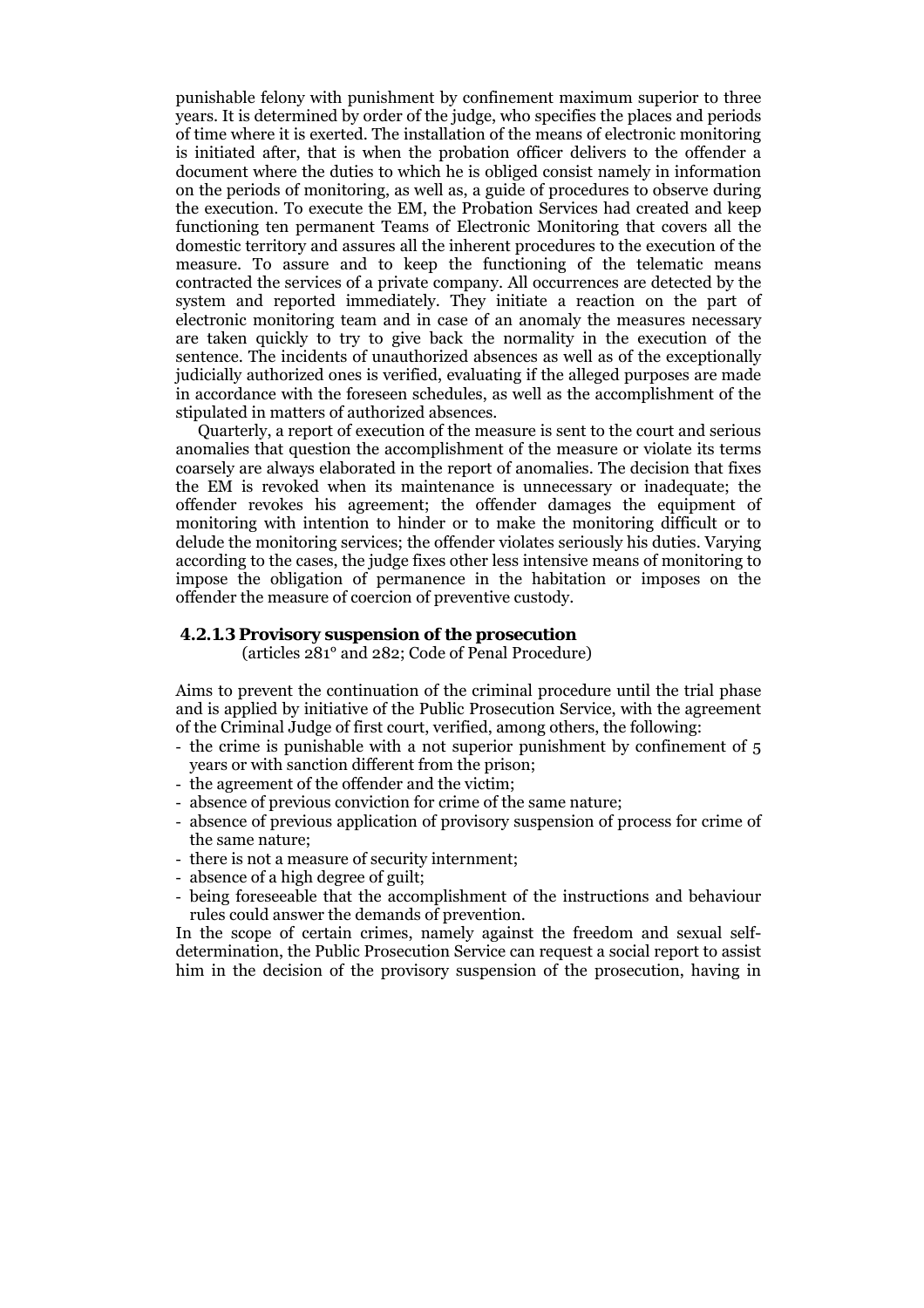account the interest of the victim. For support and monitoring of the accomplishment of the instructions and rules of behaviour imposed, the court can appeal to the Probation Services, elaborating these reports of periodic evaluation, extraordinary report of evaluation of anomalies and final report. The period of suspension can go up to two years (in the processes for crime of domestic violence or against the sexual self-determination of minor can go up to five years). If the offender achieves the instructions and rules of behaviour the criminal procedure will be definitively stopped.

## **4.2.1.5 Crimes practised by drug addicts**

They are foreseen in special law, Decree  $n^{\circ}$  15/93, 22 January, specific measures of coercion of treatment in adjusted establishment, as well as instructions of treatment or internment in the provisory suspension of the process, with supervision of the Probation Services.

# **4.2.2 Pre-trial report**

In this phase, the following reports/information to support the sentence can be requested:

- Reports/information on the measure of coercion: information on the familiar and socio-familiar insertion of the offender or answer to questions on personal, familiar, school, labour or social situation of the offender (in the case of the information), having indicators and consideration of evaluation on the external and internal conditions of the individual, useful to survey the necessary requirements of the measures of coercion and for the choice of what is more adequate to the case;

- Reports/information for revision of measure of applied coercion already: centred in the evaluation of the individual, has in mind his procedural situation and the eventual alteration of the circumstances that supports it. In these reports no proposals are made on the measure of coercion to apply in concrete, but the inclusion of concrete questions on a measure of coercion having been already applied or indicated by the court as perspective, is not forbidden. In this direction, the contribution of the Probation Services is towards the balance, not only of the requirements demanded for the application of a measure of coercion, but equally of the eventual consequences of the application of this measure for the offender, qualifying the court to make a balance cost-benefit between the involved interests of public protection and execution of justice and the individual interests/rights;

- Previous information for electronic monitoring: it depends on the agreement of the offender (given personally before the judge, in the presence of the defender and written) and of the cohabitants (given before the services of probation through a written declaration). This information is elaborated by teams of probation working together with teams electronic monitoring with the skills to execute the measure. It presupposes the fulfilling of "Protocol of Obligatory Verifications" for installation of the equipment of electronic monitoring and is elaborated according to a model in force that integrates evaluation parameters on the personal situation, familiar, labour or social of the offender;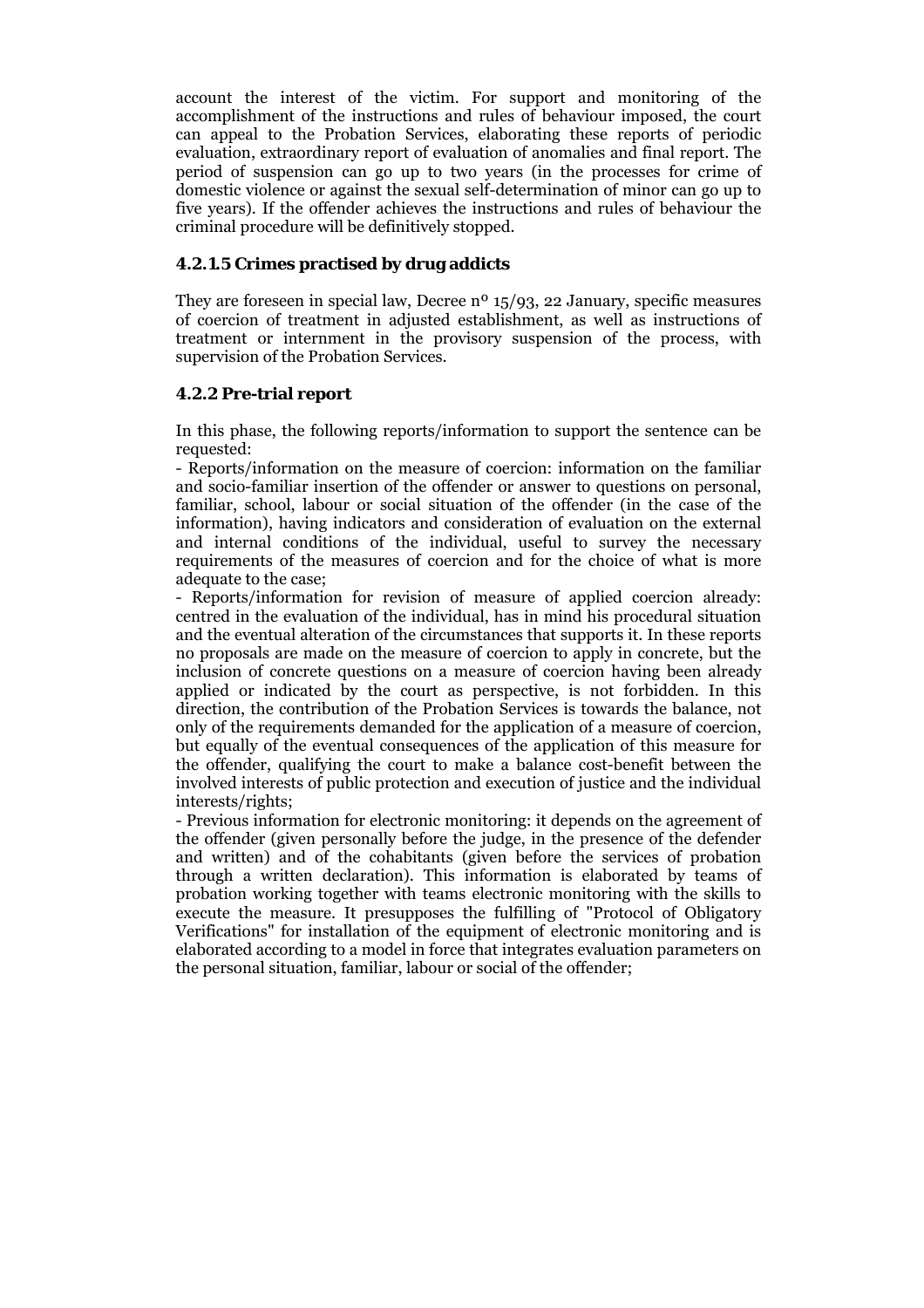- Social Report for provisory suspension of the prosecution: it follows a structure similar to the social report for determination of the sanction (see 4.3.2) with bigger focus in the current situation and approach of the psychosocial factors restricted to those that can contribute for the evaluation of the adequateness of the measure and the determination of the instructions and rules of behaviour that, in concrete, are more adequate to the offender.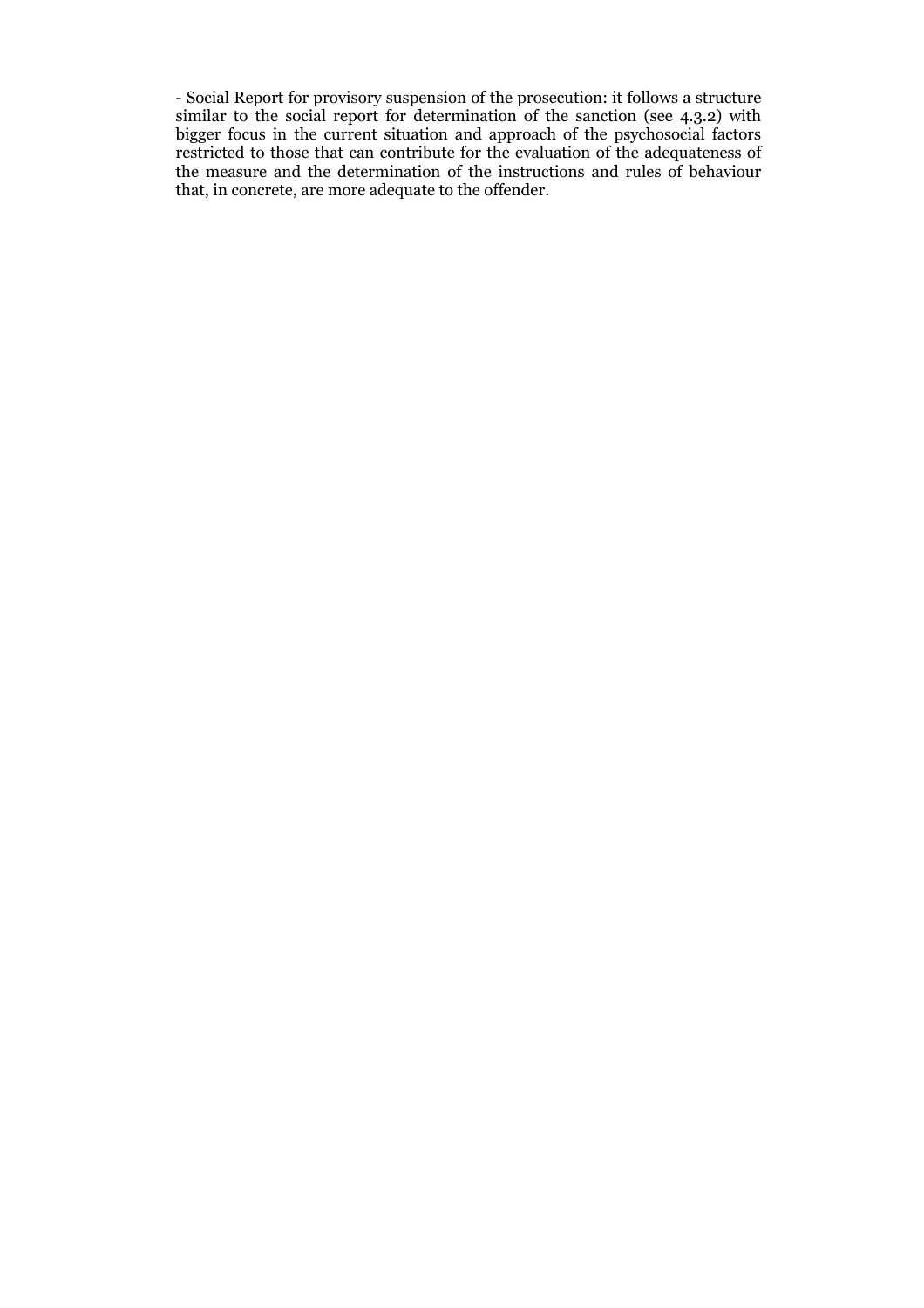## **4.3. Trial and enforcement phase**

#### **4.3.1 General**

In the trial phase, the technical assessment to the court is mainly assured through a social report for determination of the sanction (article 370º; Code of Penal Procedure). Besides this report the following ones can be asked:

- expertise on the personality of the offender, with the purpose of evaluation of the personality and danger, on the psychic characteristics not pathological and the degree of socialization (article 160º, nº1 ;
- report of socio-professional characterization for application of community service (article 496.<sup>o</sup> and article<sub>5</sub>.<sup>o</sup> of the Decree-law n<sup>o</sup> 357/97, 24 December).

By the end of the judgment, and after the sentence is pronounced, the Probation Services can be called to intervene in the following sanctions:

#### **4.3.1.1 Penalties and measures of execution in the community**

- suspended sentence (articles 50º - 57º; Criminal Code): it can be decreed in the cases where punishment by confinement is not superior to 5 years and if the court concludes that in the case the simple censorship of the fact and the threat of arrest are enough to satisfy the necessities of reprobation and to prevent the practice of future crimes. The intervention of the Services of Probation can occur in the situations where the suspension is subordinated to the accomplishment of duties or rules of behaviour or in those where the suspension is followed by probation, in case that the monitoring and the support is based in an individual plan of readjustment which is known by the convict, obtaining, if possible his agreement;

- community service (articles 58º and 59º; Criminal Code): that is a substitution penalty of the arrest up to 2 years and it can only be applied with the agreement of the convict. It consists of the gratuitous rendering of services to the State, other collective people of public law or the private entities whose ends the court considers of interest for the community. The work is fixed until a maximum of 480 hours. It can be fulfilled in working days, Saturdays, Sundays and holidays; however, the duration of the work hours cannot harm the normal day of work, nor to exceed, per day, the number of applicable extraordinary working hours (as a rule two hours). If the work is considered satisfactory, the court can declare extinguished the penalty not inferior to 72 hours, once two-thirds of the penalty is fulfilled.

 The procedures and technical rules destined to facilitate and to promote the organization of the practical conditions of application and execution of the penalty of the community service, as well as the clarification of the diverse functions of the intervening ones (services of probation, beneficiary entities in the community and offenders) are established in the diploma, Decree  $n^{\circ}$  357/97, 24 of December:

- substitution of Fine by Work - (article 48º; Criminal Code): it is a modality of execution of the fine penalty, with subsidiary form in relation to the fine penalty that consists of the total or partial substitution of the fine for gratuitous work in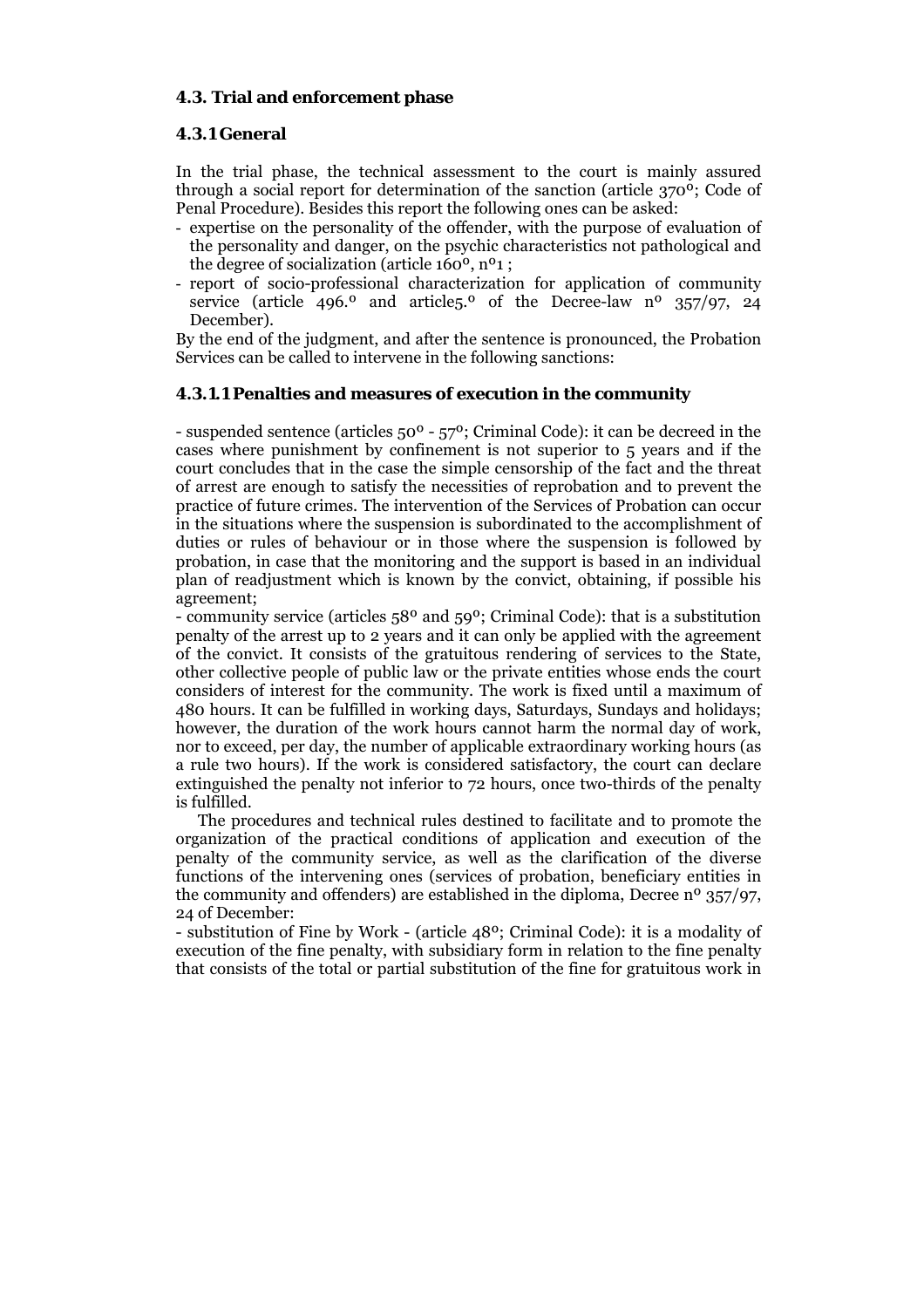establishments, workshops or workmanships of the State or other collective people, public law, or particular Institutions of social solidarity. It is required by the convict and accepted by the court if it concludes that this way he accomplishes the penalty in an adequate and sufficient way the purposes of the punishment. The work has a maximum limit of 480 hours following a regimen of similar execution to the one of community service;

- psychiatric Probation (article 98°; Criminal Code): it consists in the conditional suspension of the internment of offenders who cannot be held responsible for their actions, applied before the internment or after the fulfilment of a minimum period of internment of three years, in accordance with the gravity and nature of the practised crime and follows a regimen of similar execution to the one of the suspension of the execution of the punishment by confinement.

## **4.3.1.2 Custodial penalties**

They have the minimum duration of 1 month and the maximum of 20 or 25 years, in special cases. The intervention of the probation officers is based on a legal and protocol frame, currently in revision, because of the recent reorganization of the Probation Services and the Prison Services and that it points out to the with mutual contribution in the preparation of the conditional release and probation.

- Regime of house arrest (article 44.º Criminal Code): if the convict aggress and the court concludes that this regime accomplishes the finalities of the punishment, it can be made in the regime of house arrest, with Electronic Monitoring:

- prison sentence not superior to 1 year;
- outstanding not superior to 1 year of the prison sentence that exceeds the time of privation of freedom to whom the offender was subjected in the regime of detention, provisional custody or obliged to stay at home.

The limit of 1 year can increase to two years when, at the time of the conviction, personal or familiar circumstances of the convicted don't advise the privation of freedom in a prison, namely pregnancy, age inferior to 21 years or superior to 65, illness or deficiencies, the custody of a minor. The regime of house arrest is made by the probation services, Law nr 122/99, 20 August.

## **4.3.2 Pre-sentence report**

The elaboration of a social report for determination of the sanction can be requested in any time of the judgment, as in function of the produced proof, the court considers it necessary for the correct determination of the sanction that eventually can be applied (article 370.<sup>o</sup>, n.<sup>o</sup> 1 of the Code of Penal Procedure). Independently of the request, the services of probation can, by its initiative, send preventively a social report to the court in cases of offenders imprisoned (in the new version of the Code of the Criminal Procedure this possibility is foreseen for all situations where the supervision advises it, widening thus the technical judgment). In the technician point of view, the report must contribute for the individualization of the eventually applicable sanction and for evaluation of the possibility of application of non-custodial sanctions, approaching the relevant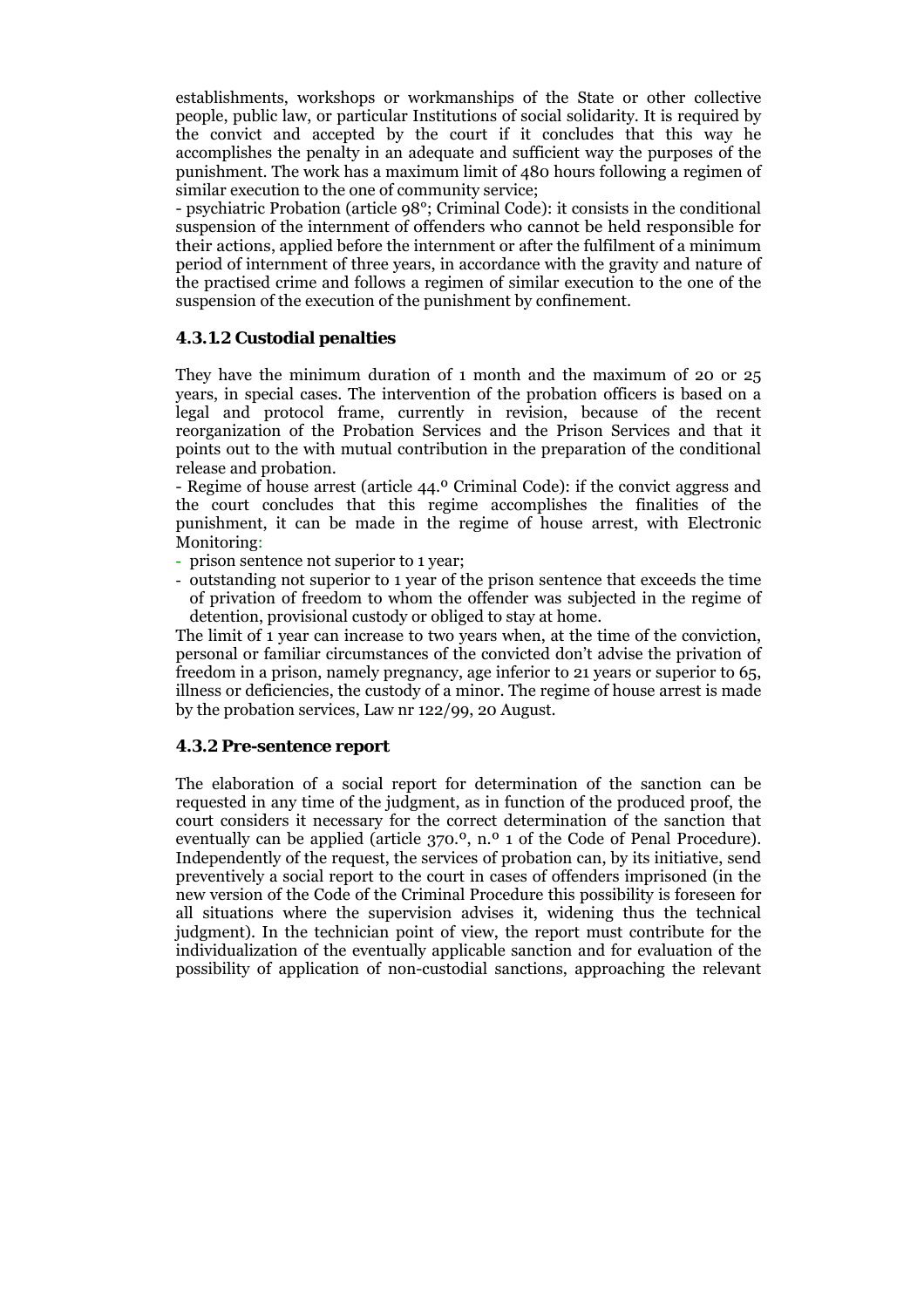psychosocial factors, as well as the main necessities related with the criminal behaviour.

 Although no formal instrument still exists of obligatory application for evaluation of the risk, it is available for consultation of the Probation Officers; the preliminary version of an instrument of evaluation of the needs of social reintegration and in the manual of technical procedures for the activity of technical assessment, there are guiding chapters on factors of criminogenous risk/needs and factors of protection and on the areas and dimensions of evaluation to have in account. The social report is a document that is to be concise, with the maximum of three pages, and follows the structure defined in the manual (see annex 2). Not being expressed the consent of the offender presupposed for the elaboration of the social report for determination of the sanction the services of probation can prepare it with resource to other sources, thus respecting the principle of the presumption of innocence. In these cases, the situation of not contribution is transmitted to the court and it is not made any proposal of measure. When the offender cooperates in the preparation of the report, if the criminal frame allows it and if, in a perspective of social reintegration and of prevention of the relapse , the probation officers conclude that the offender has conditions to accomplish a sanction or measure in the community (in the case he will be condemned) can be indicated the Community Service or a measure of probation and proposals related with the content of the measure, instructions that, being adequate and feasible, can be applied or integrated or not in an Individual Plan of Readjustment.

 In general, the request of the report is sent to the probation teams by electronic means through a computer platform shared with the courts, with indication of the date of the judgment, being answered by the same way, ideally in the 30 days that precede it. Besides the services of the court the report must be made accessible to the offender and his defenders. The offender, the assistant and the civil participants can have access to the process as well as getting copies, extracts and certificates, to consult for preparing the accusation and the defence in the legal stated periods (article 89.º of the Code of the Criminal Procedure)12

#### **4.3.3 Probation procedures and processes**

1

After receiving a sentence where the intervention of the Probation Services is requested, it is codified statistically and distributed by the Co-ordinator of the probation team to a Senior Officer of Probation This forms the basis of the case; the personality of the offender are elaborated by psychologists, and the caseload of each one if possible, the in the areas criminal or juvenile specialization, is taken into account. For specific programs we try to form specialized technician for its application. Community Service is normally of the responsibility of one probation officer, facilitating the articulation with the beneficiary entities of the

<sup>&</sup>lt;sup>12</sup> In the new code the widening of the access to the process is foreseen, establishing itself as general rule the possibility of the offender, the assistant, the offended, the injured and the responsible civil to be able to consult the process, as well as getting copies or certificates, safe when the Public prosecution service opposes for considering, mainly, that it can harm the inquiry or the rights of the procedural participants or the victims.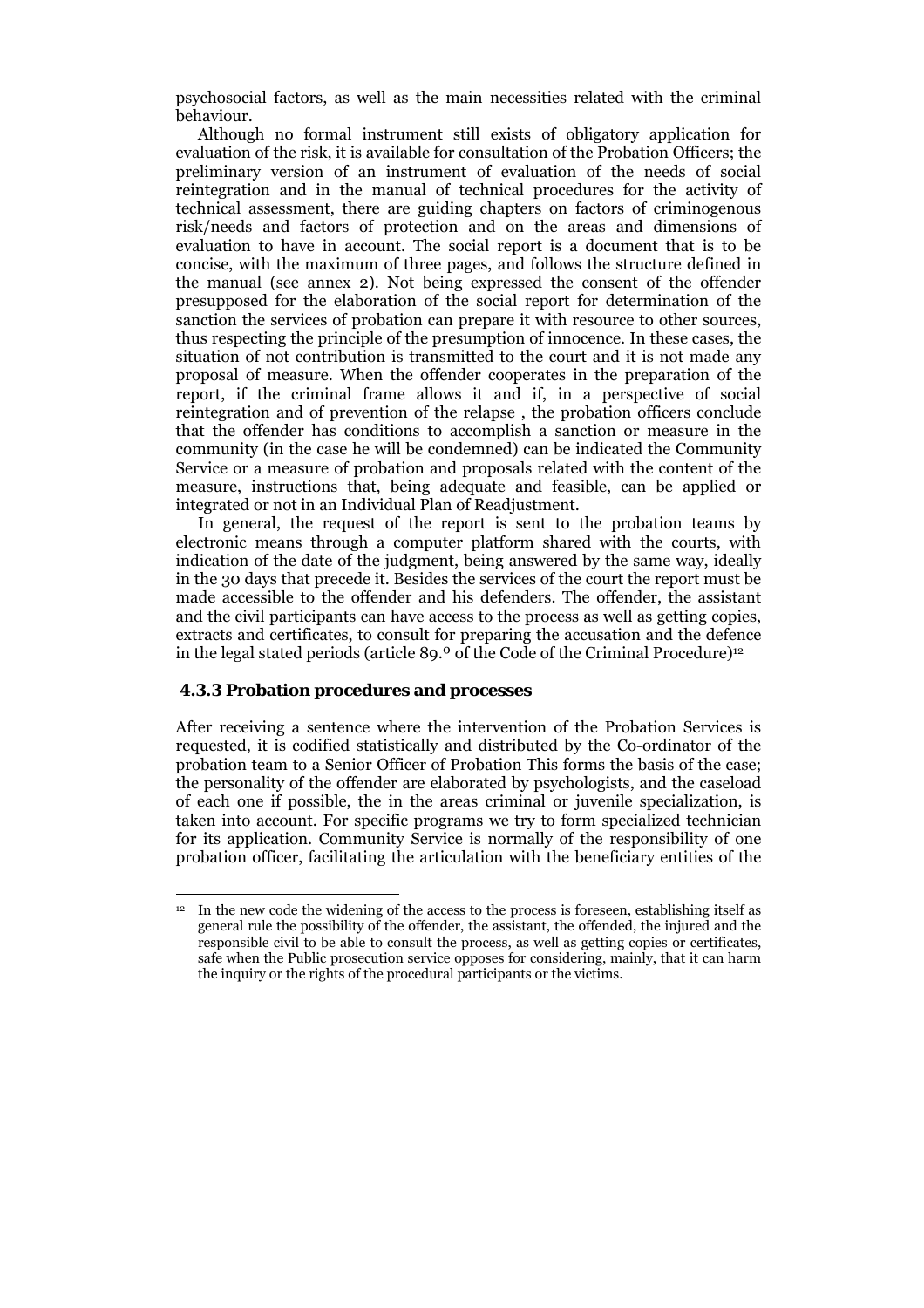community work. In what concerns the execution of the sanctions in the community, standards of intervention in the penalties and probation measures guided for the criminogenous necessities, the differentiation of the intervention based on the principles of the risk, of the necessities and responsibility of the delinquents are presently ready for implementation and on the basis of execution of programs structuralized in function of objectives guided for the overcoming or minimization of the criminogenous necessities, for the increase of its behavioural repertory and for the alteration in the way of relationship with the surrounding environment, searching for to promote pro-social attitudes. Meanwhile, on the execution of these sanctions, the probation officer grounds his intervention in a set of supervision and assistance activities. These activities are developed by the officer together with other organisms and public and private institutions that privilege the diagnosed resolution of some of the problems or necessities, namely, in the areas of employment and professional formation, of social security, health, the habitation, school formation and the occupation of free time. The officer helps the convict to face his delinquent behaviour, to accept the responsibility for his crimes, and to deal adequately with his personal difficulties. In the probation penalties (suspended sentence and psychiatric probation) the officer designs the supervision as a standard model in which he identifies the objectives to reach and defines the strategies of follow these objectives. During the execution of the plan, the officer evaluates its degree of implementation and adapts it to the progresses or failures of the convict to allow that at any moment see if the predefined objectives had been reached or not.

 The assistance actions are essentially centred in the work of guiding towards the services and communitarian resources and the ones of monitoring in contact with the offender/convict and collaterals, elements of the familiar net and of sociability and employers and with police entities and other entities for verification of the fulfilment of obligations and follow the signals of alert. The regularity of the contacts/interviews and visits at home are habitually defined by the probation officer responsible for the management of the case, technically supervised by the Coordinator of the Team, and in cases of special complexity and/or mediation, the technical supervision of the services of technical support regional and/or central offices.

 There are defined orientations, techniques, procedures and instruments of support to the execution for the community service that include models of reports, Recommendations for the Beneficiary Entities of the Work, Instructions for the Lender of Work and draft of Declaration of acceptance of the Work by the lender. By the special investment in the area of the technical assessment to the courts, motivated for the increased number of order of social reports, the implementation of specific problematic criminal programs are still incipient, mentioning only the following: Program STOP - Responsibility and Security created by the Services of Probation in 1998, from the fact that about 25% of the total of convictions in the country are related to Driving Vehicles in State of Drunkenness. The program is directed toward offenders/convicts of the crime of Driving Vehicles in State of Drunkenness and in alternative measures to the arrest (provisory suspension of the prosecution and suspended sentence) and its structure has in account the main factors of risk associated to driving vehicles in state of drunkenness, being constituted by a set of actions which aim to provoke a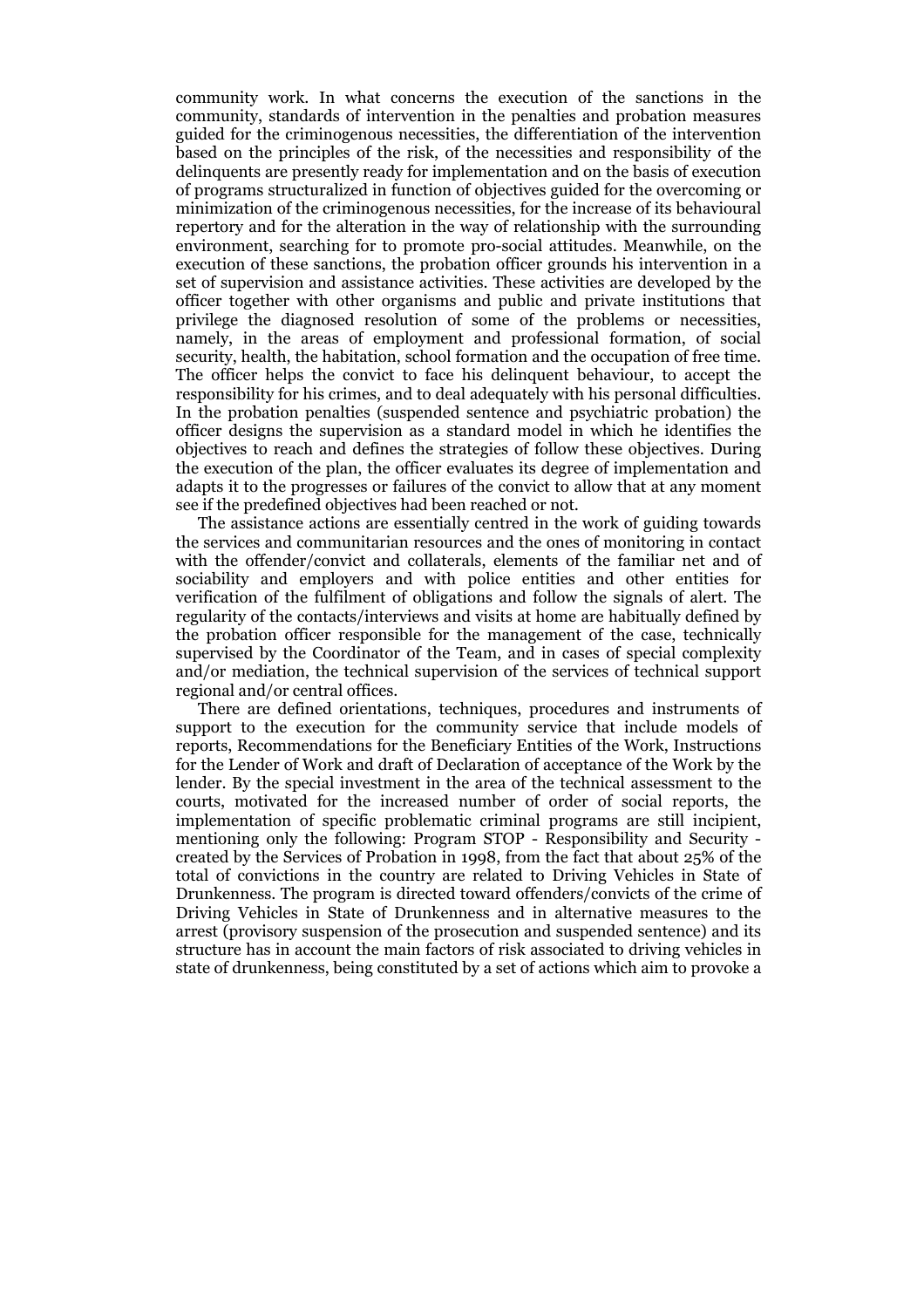change of attitudes and behaviours associates to the driving of vehicles in a drunkenness state, having in mind the volunteer adoption of alternative behaviours that prevent the relapse. The Program has the duration of one year, and constitutes four components: (1) Frequency of a course on criminal behaviour and personal strategies of prevention of the relapse (12 hours); (2) Frequency of a course on safe conduction (12 hours); (3) Subjection to alcohol consultations; (4) Participation in interviews with supervision of the probation officer that supports the execution of the measure. Since its implementation 1,850 offenders/convicts had integrated in the program; in 30 June 2007 there were 358 cases executed.

 The execution of all the sanctions implies the constitution of a dossier where all the information is recorded and treated systematically. The probation officer elaborates periodic reports of execution for the court, giving account of the evolution of each one of the supervisions of three types: report of periodic evaluation, extraordinary report of evaluation of anomalies and final report. The Prison Services and the Probation Services collaborate in the preparation of the conditional release and the proof in protocol terms, still not defined given the very recent reorganization of both, in the scope of the reform of the Portuguese Public Administration.

 The execution of the custodial sanctions is of the responsibility of DGSP that, in generic terms, besides giving to technical assessment to the courts of execution of the penalties, has the responsibility to guarantee the accomplishment and realization of programs, activities and measures in the areas of health care, teaching, education, professional formation, work initiatives of a partner-cultural character and sport, as well as formative programs and of interaction with the community, aiming at the social reintegration of the convict. It must also promote, develop and coordinate adequate programs of penitentiary treatment to the criminological and psychological profile of the convicts and to the necessities of social reintegration, as well as elaborate, execute and evaluate the individual plans of social readjustment of the convicts.13 The Prison Services and the Probation Services collaborate in the preparation of the conditional release and probation in protocol terms, still not defined given very the recent reorganization of both, in the scope of the reform of the Portuguese Public Administration. However, in this transitory period, the probation's teams elaborate social reports for determination of the sanction and expertises on the personality and in accordance with the available resources and in ways that could vary if the Prison Establishments give support to the prison's administration in aspects related with the execution of custodial sanctions.

#### **4.4 Post-release phase**

1

With the objective of turning the execution of the custodial sanctions more flexible, namely in the aspects to the gradual reestablishment of relations with the society, and as a way to attenuate the harmful consequences of long periods of freedom privation, the statute that regulates the execution of these penalties (Decree n.<sup>o</sup> 265/79, 1 August) foresees the possibility after fulfilment of

<sup>&</sup>lt;sup>13</sup> Article 2<sup>0</sup> Decree-Law n<sup>o</sup> 125/2007, 27th April.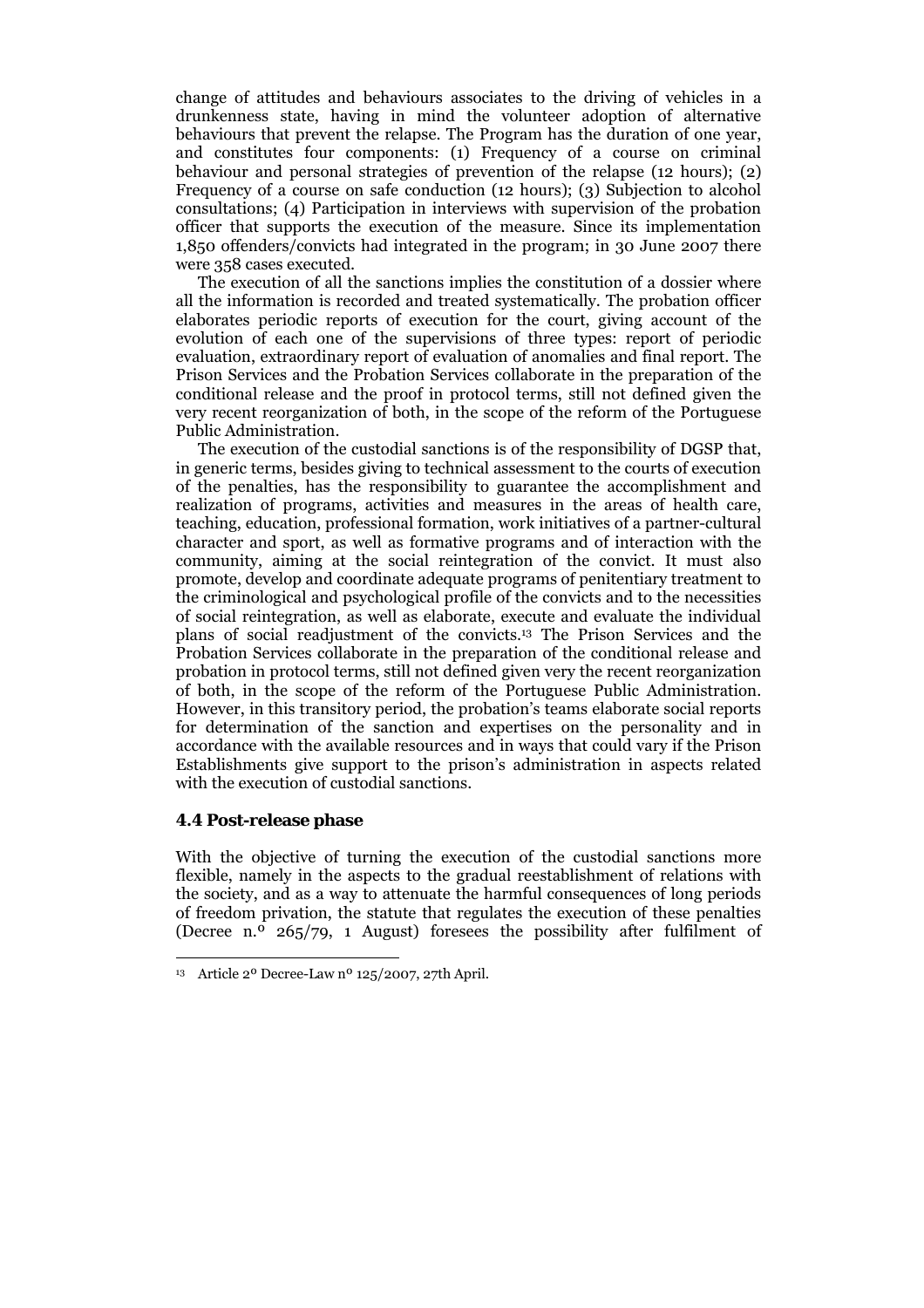substantial part of the punishment by confinement, that the convict is authorized to leave the prison establishment in order to work, to attend professional training or go to school or to participate in programs of treatment of drug addictions in the exterior (extramural regime – regime aberto virado para o exterior or RAVE) or of to be simply authorized to work, or to integrate a program of treatment of drug addictions, in the prison perimeter, subject to discontinue monitoring (intramural regime – regime aberto virado para o interior or RAVI). The convicted can equally be authorized to leave the prison establishment, without custody, for determined periods, namely:

- precarious exits until the maximum of sixteen days per year granted by the Court of Execution of the Penalties to the prisoners condemned to penalty superior to six months, that already have fulfilled one-fourth of the penalty;
- exits of short duration, up to forty-eight hours, a time in each trimester granted by the director of the prison establishment to the prisoners who are placed in an open regimen;
- exits of preparation for the freedom up to eight days, during last the three months of the accomplishment of the penalty - granted by Director-General of the Prison Services.

The measures of flexibility of the accomplishment of the punishment by confinement depend on the agreement of the prisoner and must ensure the safeguard of the demands of general and special prevention. The teams of probation near the prison establishments are often requested to present information and reports of support to the prison administration in the scope of the respective processes of concession and evaluation.

### **4.4.1 Conditional release or parole (articles 61° - 64°; Criminal Code)**

Consists in the anticipation of release of a prisoner punished by confinement, during a period not superior to 5 years, after having fulfilled a minimum legal period of reclusion. It always depends on his agreement, and could be subordinated to the accomplishment of rules of behaviour or followed by regimen of probation, as occurs in the suspension of execution of the punishment by confinement. Up to four months<sup>14</sup> before the date established for the admissibility of the conditional release of the convict, Court of Execution of the Penalties request to the Probation Services:

- individual plan of re-adaptation;

1

- social report analysing the effect of the sanction;
- social report with other data important for the decision.

The convict to a minimum of six months of arrest can be placed in conditional release in some stages of the execution of the penalty. When a half of the penalty is fulfilled if: (a) By waiting that the convicted, once in freedom, will have a responsible life, without crimes (having his mind the circumstances of the case,

<sup>14</sup> Up to two months before the date established for the admissibility of the conditional release of the convict, the Prison Services send to the Court a report made by the prison technicians about the execution of the penalty and the behaviour of the prisoner, as well as a based on facts opinion about the concession of conditional release, made by the director of the establishment.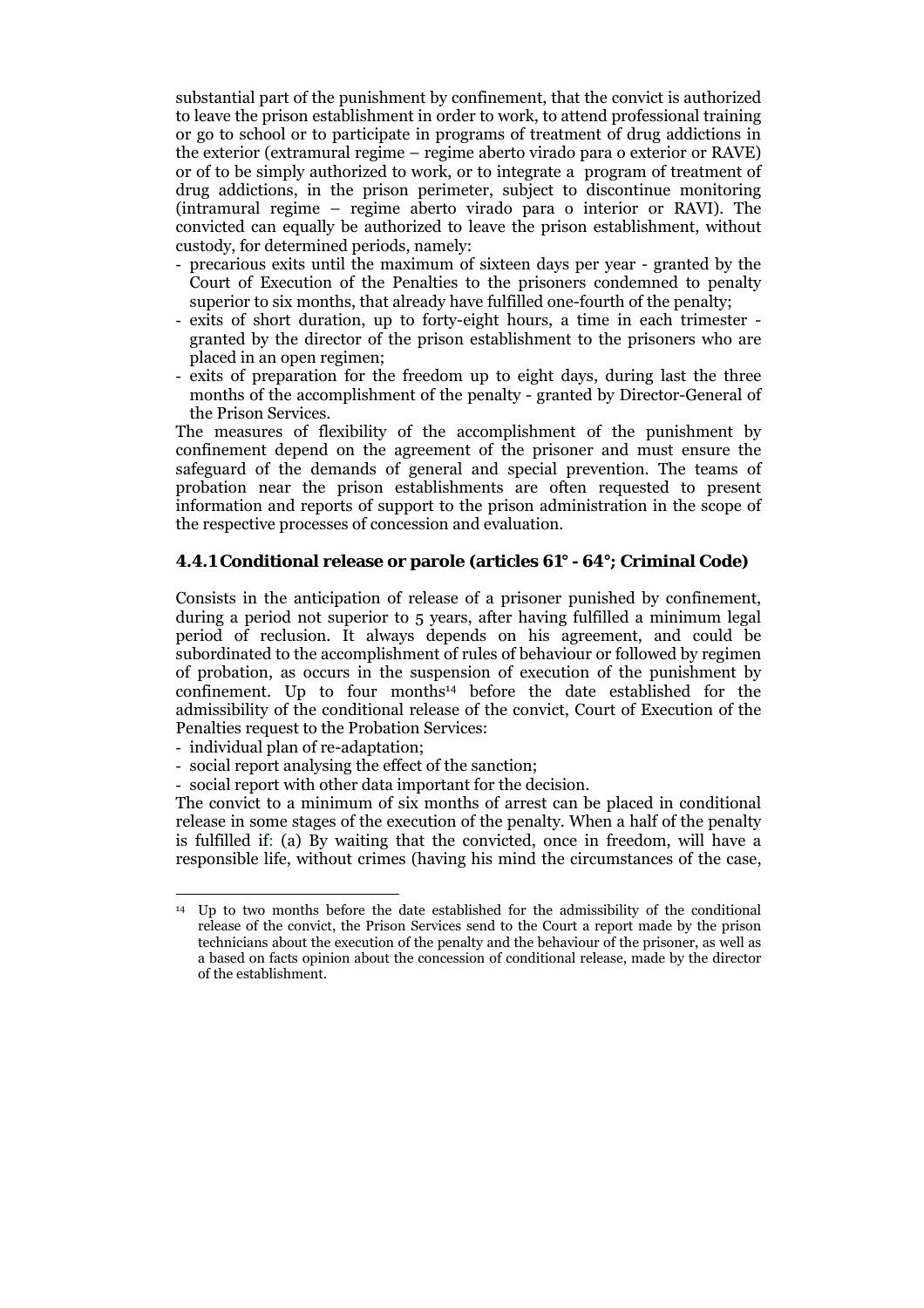his/her previous life, personality and evolution during the application the prison sanction); and (b) The freedom is according to the defence of order and social. When two-thirds of the penalty is fulfilled by waiting that the convicted, once in freedom, will have a responsible life, without committing crimes. The convict punished by confinement superior to 6 years is placed in conditional release as soon as he will have fulfilled five-sixths of the penalty. In the cases where the convict has been in prison for more than five years, is equally sent a plan of individual readjustment.

 To the adaptation to parole, having verified the conditions of the concession of parole, the collection in parole can be anticipated by a court, to a period maximum of one year, being the convicted obliged to, besides the accomplishment of the other conditions, house arrest and electronic monitoring. The reports, as well as the individual plan of readjustment<sup>15</sup> are prepared in accordance with technical orientations for the structure of its contents. The conditional release is supervised by probation teams of the area of residence of the convict, in similar ways to the ones followed for the suspended sentence. This team is often requested to participate in the process of preparation of the parole, namely through the elaboration of a "Study of Familiar and Social Characterization". Periodic reports of execution of the conditional release are sent to the Court of Execution of the Penalties, and if necessary, extraordinary reports of evaluation of anomalies and a final report.

#### **4.4.2 Psychiatric parole (articles 94° and 95°; Criminal Code)**

Involve suspending placement in a therapeutic facility for offenders who cannot be held responsible for their actions. The court, before the question of the ceasing of the state of danger, if it is not possible to reach a definitive judgment of prognosis, places these offenders in a probation regimen. This measure is aimed to guarantee that the definitive freedom is preceded by a period of reintegration in the community, with control and in free environment. This measure follows a regimen of execution similar to that of the suspended sentence.

## **4.4.3 Amnesty and pardon**

1

The concession of amnesty<sup>16</sup> is a political decision of the Portuguese Parliament having the form of law. It has a general character, enclosing definitive types of crimes or delinquents. It extinguishes criminal procedure and, in the case of a conviction, removes the execution of the penalty as well as of the measure of security. The Portuguese Parliament approved the last laws of amnesty in the 90's, signalling important dates or events. The pardon<sup>17</sup>, partial or total, is of the responsibility of the President of the Republic, having heard the Government. It is individual, it extinguishes the penalty, in all or part, or substitutes it for a more

<sup>&</sup>lt;sup>15</sup> It is obligatory for the convicts who are in prison for more than 5 years.

<sup>&</sup>lt;sup>16</sup> Legal regimen: article 161<sup>o</sup>, f) of the Constitution of the Portuguese Republic and articles  $127^{\circ}$  and  $128^{\circ}$ , n<sup>o</sup>2 Penal Code.<br>Legal regimen: article 161<sup>o</sup>, f) of the Constitution of the Portuguese Republic and articles

<sup>108</sup>º to 117º, of the Decree-Law nº783/76, 29th October.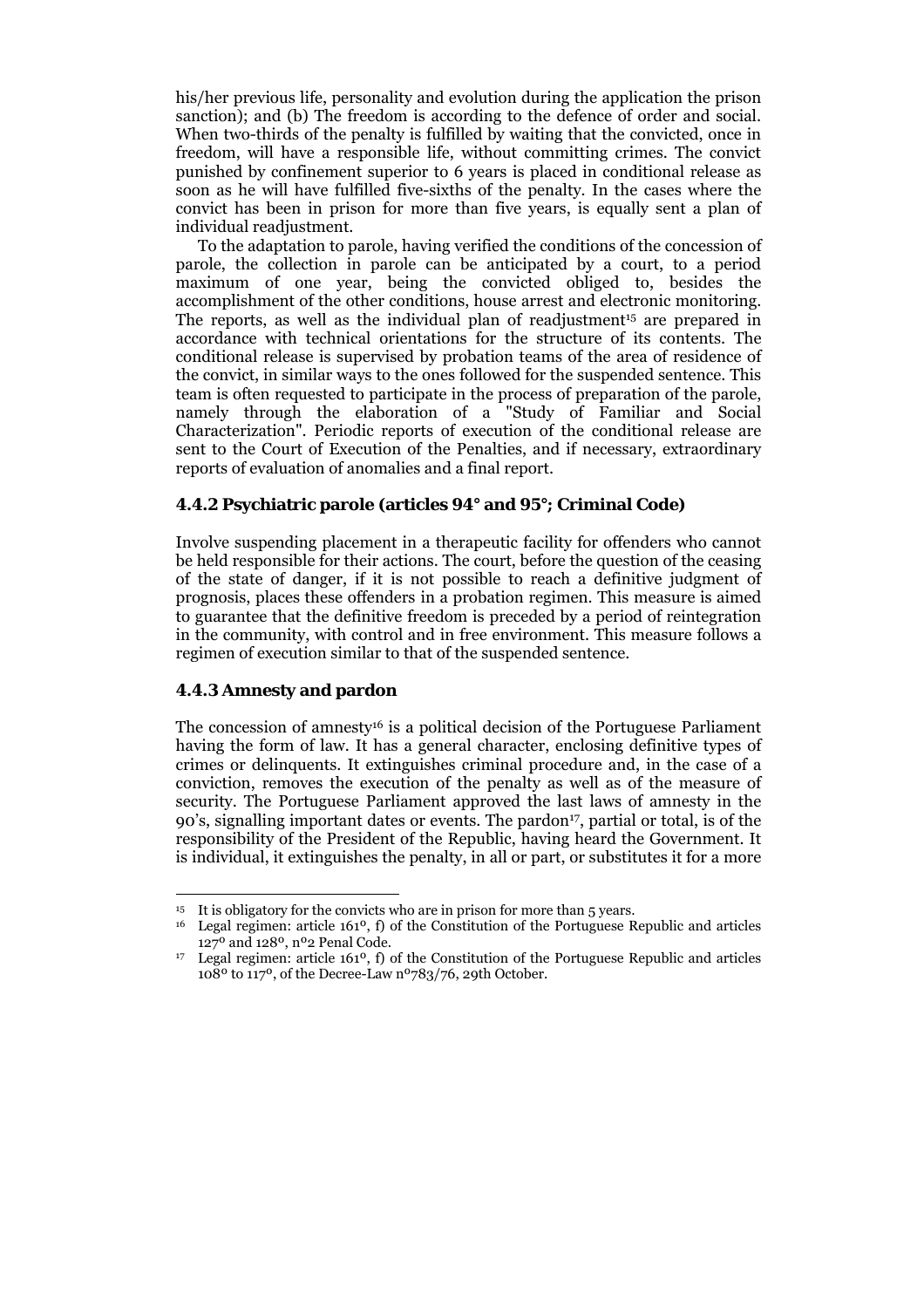favourable one foreseen in the law. The probation officer elaborates a report for instruction of the pardon process, in accordance with structuralized as technical orientations defined for the effect, approaching personal and social elements, as well as the perspectives of social reintegration, with the purpose of assisting the Court of Execution of Penalty in the grounds of the opinion it must emit. Every year, on the 22nd of December, the President of the Republic grants pardons, habitually to the individuals convicted to the punishment by confinement and the accessory penalty of expulsion.

## **4.5 Care and after-care outside the criminal justice system**

The intervention of the Services of Probation depends on the request or sentence that legitimises it. Thus, being declared extinct the penalty or judicial measure in execution it also ceases the intervention passing the delinquents to other communitarian services. Exceptionally, it is granted for short-term social or financial support to former delinquents for the necessities or emergencies that are not immediately supplied by any service or public organ.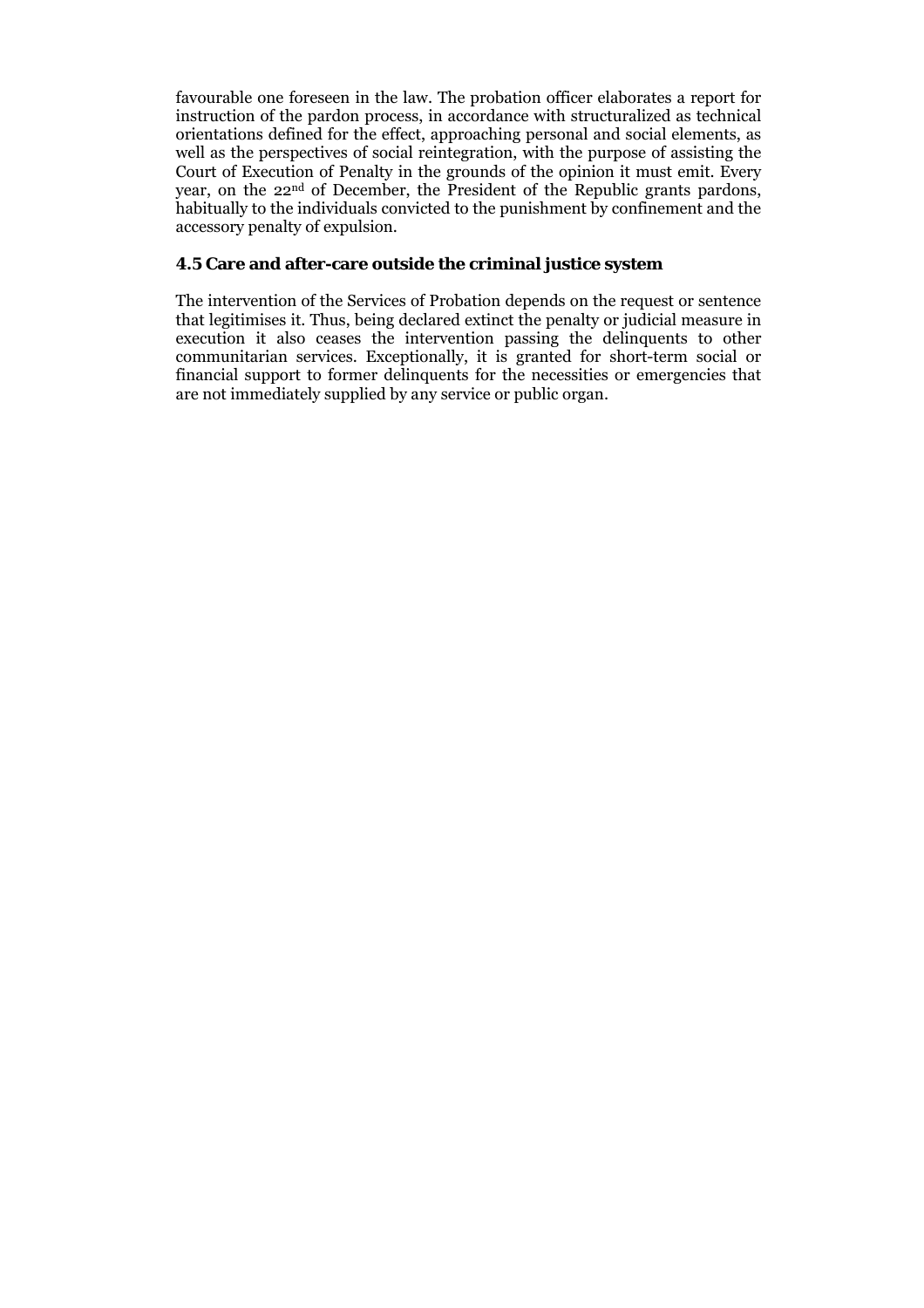## **5 FINANCES, REGISTRATION, EVALUATION AND OUTSIDE OPINION**

## **5.1 Finances**

The Services of Probation make use of incomes proceeding from the Budget of the State, transferences of the Ministry of Justice (IGFIJ, IP) and of their own income. The budget is organized by divisions and subdivisions that are submitted to the Government for approval. In the beginning of the year the budget is distributed by the central services offices, regional delegations and educative centres. The General Director is responsible for the supervision and management of the Budget, it oversees the legality of any expenditure and authorises payment.

## **Table 3: Budget executed in 2006 and for 2007, for financing source (Euro)**

|                                                          | 2006<br>(execution) | 2007<br>(budgetary) |
|----------------------------------------------------------|---------------------|---------------------|
| <b>State Budget</b>                                      | 39.358.845          | 19.388.278          |
| IGFIJ, IP                                                | $\Omega$            | 18.269.669          |
| Own income                                               | 1.849.507           | 1.959.793           |
| Sub-total                                                | 41.208.352          | 39.617.740          |
| Projects                                                 | $\Omega$            | $\Omega$            |
| PIDDAC (Plan of Investment for<br>Public Administration) | 1.306.894           | 1.541.997           |
| Sub-total                                                | 1.306.894           | 1.541.997           |
| Total                                                    | 42.515.246          | 41.159.737          |

## **Table 4: Probation Services and Prison Services (2006)**

|                                                            | Probation<br><b>Services</b> | <b>Prison Services</b> |
|------------------------------------------------------------|------------------------------|------------------------|
| Total current yearly<br>expenditure                        | 42.515.246 €                 | 193.875.241 €          |
| Salaries and other expenses<br>with staff                  | 31.580.965 €                 | 139.399.974 €          |
| Number of employed staff<br>(31 <sup>st</sup> December)    | 1600                         | 6 1 1 5                |
| Number of offenders/clients<br>(31 <sup>st</sup> December) | 11408                        | 12 6 3 6               |

## **5.2 Accounting**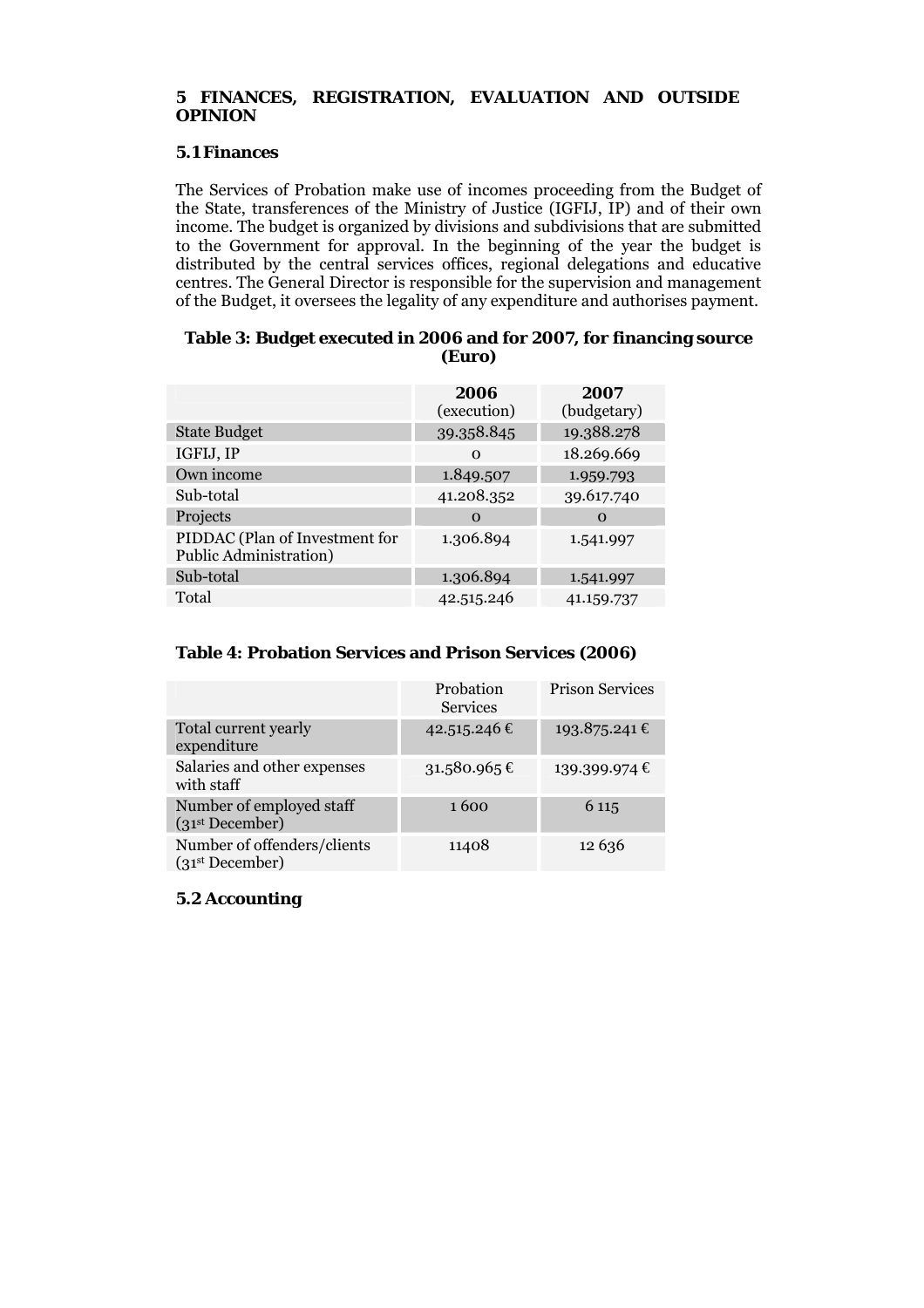The accounting system is based on the public services financial classification system, adopted in the State General Account. The accounts are submitted to the Audit Court of the Ministry of Finance for approval.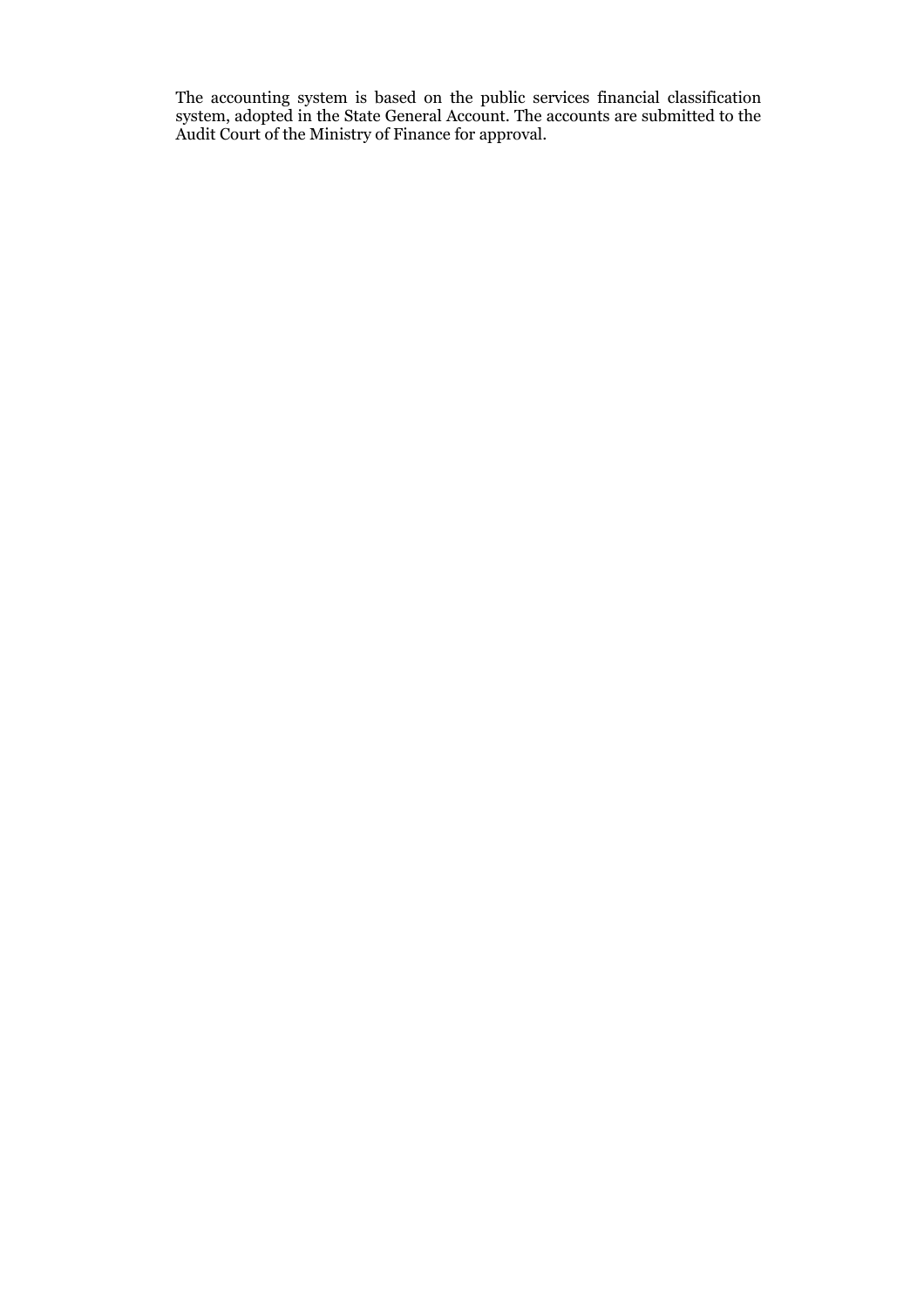#### **5.3 Registration systems and evaluation procedures**

Since 2003, the requests of technical assessments to the courts or of execution of measures are obligatory written in a computer application in language SQL (Structured Query Language), accessible through the Intranet, designated by "Web Statistics". In the date of the request the probation team fills an application where they introduce the following data: date of entrance; name, date of birth and sex of the person; number of the process of the court; number of the Process of the DGRS; entity which requests; code of the request and technician to whom it is distributed. The intervention being finished, the date of closing is put and the condition of the closing (execution, anticipated or not executed execution) and the reason of the anticipated execution (amnesty, deceased, revoked, decision of the court or other) or of not the execution (amnesty, absent, deceased, lack of collaboration, lost of opportunity, revoked, decision of the court, annulled or other justification). The application, when necessary, allows the transference of the request to another probation team. Maps and listings that allow constructing pointers of the activity of the probation and electronic monitoring teams can be removed. Annually these pointers are treated in a document - Statistics Diffusion - that is divulged internally and externally. Through the "Web Statistics" it is also possible to consult and gauge the caseload for the technicians of the teams of probation, defined for the first time in 2006.

 In March of 2007 the process of dematerialization of acts and processes has began, managed by the System of Information of the Social Reintegration (SIRSb) which intends to make the management of all exchange of correspondence between the services of the DGRS and the courts, abandoning gradually the traditional means of communication (post office and fax). Through a shared information platform, the court sends to the probation team a message with the order that can contain annexes in format PDF (Portable Document Format) and the team answers to the requests in the same way and format. For the use, as well for "Web Statistics" as for "SIRSb" was assured initial formation and there are available manuals of procedures and user. An integrated model for measurement of the efficiency and effectiveness of the work of the Service of Probation still does not exist, nor are consistent methodologies of evaluation of the quality defined. Thus, an investment has been made in the level of the evaluation of the instruments of technical assessment to the courts, in the presentence phase, for the application of grates that evaluate its conformity with standards. Annually, a report of activities is elaborated, sent to the Ministry of Justice, giving account of work done.

## **5.4 Societal support and clients' views**

Until this moment, the Probation Services had not made scientific studies that allow evaluating the level of credibility to specific groups (politicians, authorities judicial, policies, users) or public in general. To spread the developed activity exist regularly meetings in the courts, with particular incidence in the promotion of the penalties and measures of execution in the community. As an example of a successful strategy of promotion to specific groups (magistrates, judicial employees, lawyers and polices) and favourable to the public opinion, is the one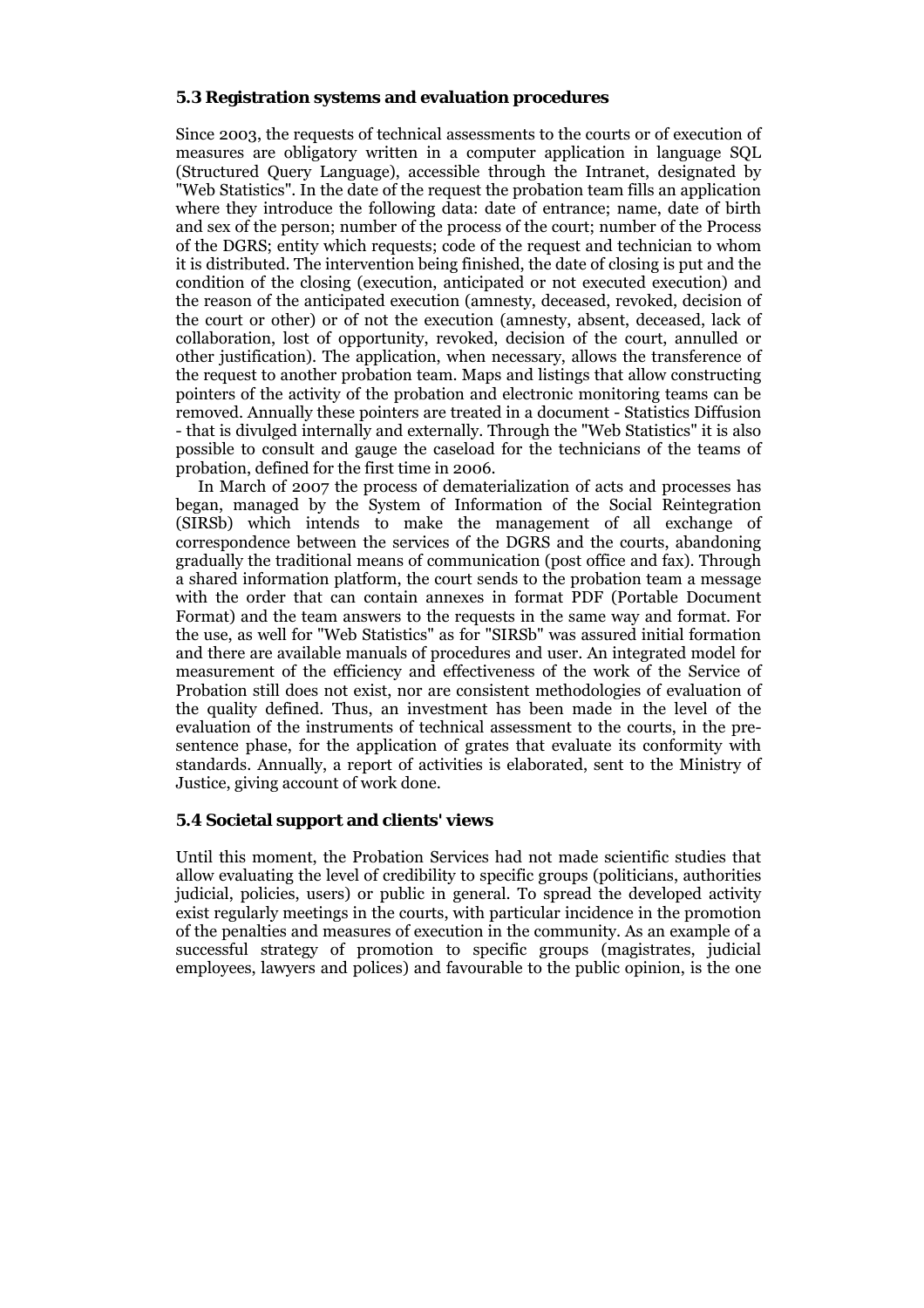followed for the Electronic Monitoring based in actions of spreading and information especially conceived for the effect and that had in account the specificities of the different groups of addressees.

#### **6 PROBATION CLIENTS' RIGHTS**

The Constitution of the Portuguese Republic establishes that all the citizens have the same social dignity and are equal in the law. Nobody can be privileged, be benefited, prejudiced, private of any right or exempt of any duty because of ancestry, sex, race, language, territory of origin, religion, political ideas, instruction, economic situation, social condition or sexual orientation (article 13.º). To the principle of the equality are subordinated the legislative, executive and judicial powers. In the actuation of the Public Services, this principle is reaffirmed in the article 5º of the Code of Administrative Procedure (Decree nº 6/96, 31 of January) and in the "Ethical Letter of the Public Administration".

 The Portuguese Constitution also gives in the Chapter of Rights, Freedoms and Personal Guarantees, the right to the moral and physical integrity (article 26º), to the good name and reputation, the right to privacy of the private and familiar life and to the legal protection against any forms of discrimination (article  $26^{\circ}$ , n.<sup>o</sup> 1). It also proclaims that the law will establish effective guarantees against the abusive attainment and use, or contrary to the dignity of human being, of information concerned with the people and families (article 26º, nº 2). Complementarily, the Disciplinary Statute of the Civil Servants and Agents of the Central, Regional and Local Administration (Decree-law n.º 24/84, 16 January) and the article 87.º of the Decree-law n.º 204/83, 20 of May tie the probation officer with the duty of confidentiality, that consists of keeping in secret the facts that he knows in virtue of the exercise of his functions and that are not destined to be of the public domain, constituting its breaking infraction to discipline.

 The Code of the Criminal Procedure foresees the possibility that the offenders present to the court can, in any phase of the process, make expositions, memorials and petitions that have the purpose of the safeguard of their basic rights (article 98.º). The services of an interpreter for procedural participants, people who do not know the Portuguese language (article 92.º, n.º 2) as well as for persons with hearing deficiency or deaf person who must make declarations in criminal proceeding (article  $93.0$ , n.<sup>o</sup> 2) is also foreseen free of charge. Besides the recourse to the courts, the offenders/convicts, as any another citizen, have the right:

- to present complains of actions or omissions of public power to the ombudsman, that appreciates them without having the power to decide, directing to the competent agencies the recommendations necessary to prevent and to repair injustices (article  $23.0$  of the Constitution and Law n.<sup>o</sup>  $9/91$ , 9 April);
- to present petitions, representations, claims or complaints for the defence of his rights to the agencies of sovereignty, agencies of government of the autonomous regions or to any authorities, as well as the right to be informed, in reasonable time, on the result of the respective appreciation (article 52.º, n.º 1 of the Constitution);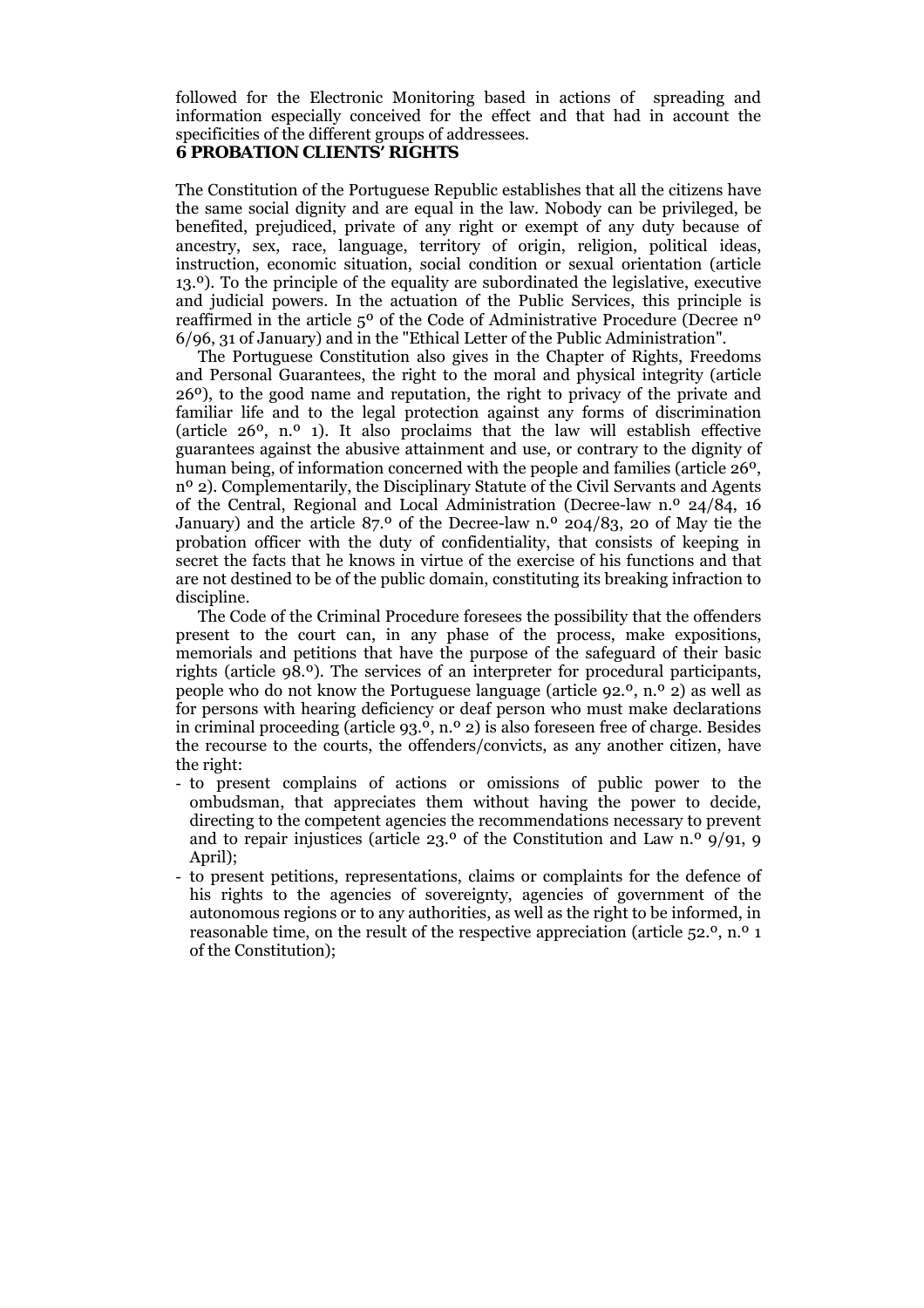- to present petitions, claims or complaints in the agencies of the public administration having the duty of pronouncing (article 9º of the Code of the Administrative Procedure).

In the public services that ensure services to the citizens is obligatory existence of the book of complaints, assigned as "Yellow Book". The complaints engraved in the book, as well as all the ones that happen on the functioning of the service, must be sent to the cabinet of the member of the government that has the custody of the Service (in the case of the Probation Services the Ministry of Justice) and to the member of the government that has the custody of the Public Administration within the period of 5 working days. In this stated period, the public services can adopt corrective measures of the situations concerning the complainant to communicate them about the complaint. If necessary, the member of the government that has custody the Public Administration must make diligences in the sense of the accomplishment of audits, in the terms of the applicable law. The plaintiff must always be informed of the decision on the presented complaint (Resolution of the Cabinet of Ministers nº 189/96, 28 September, Decree-Order nº 355/97, 28May and Decree-law nº 135/99, 22 April).

 The offenders/convicts in their relation with the Probation Services have the right of being informed of the course of their process and have the right of access to administrative documents, respecting the norms of internal and external security, the criminal inquiry and protection of privacy. They also have the right to the protection of their personal data.

## **7 NEW DEVELOPMENTS**

The penalties and measures of execution in the community have acquired an increasing importance in the criminal politics with consequent reduction of the scope of application of the punishment by confinement, the solutions given in the criminal reform in course. The recent reorganization of the Probation Services, integrated in one vaster administrative reform, redefined and clarified the areas of intervention of the Probation Services refocusing the juvenile and criminal delinquency. An organizational model was adopted which intends to be more functional and adjusted to its basic mission of responsible service for the politics of criminal prevention and social reintegration. A new stage that, coinciding with the landmark of 25 years of the Probation Services in Portugal, is framed at a moment where the theses of the conceptualism of the "dejudicialisation" and the repairing are gradually imposing themselves, namely in the widening of the provisory suspension of the process initiated the introduction of the criminal mediation, foreseeing the widening of the Electronic Monitoring to the execution of short penalties of arrest or in the anticipation of the conditional release after having been affirmed as an alternative the preventive custody. The Portuguese criminal system is oriented clearly in the direction that the international recommendations as the internal reports of evaluation point out. The challenges are great in the field assessment technique to the courts, in the execution of penalty and measures of execution in the community. In the technical assessment to the courts the consolidation and development of processes,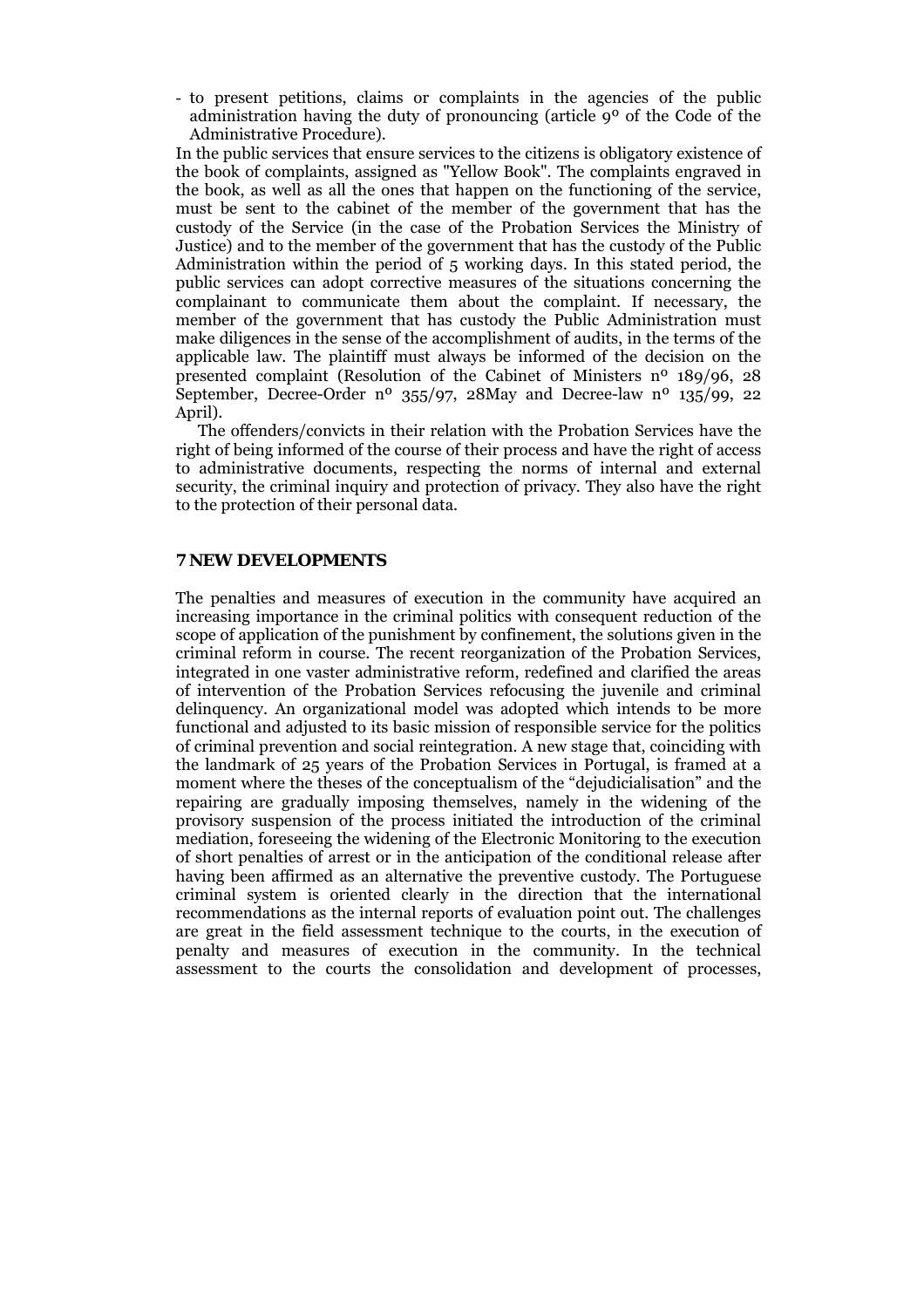methodologies and instruments for the expertises on the personality of the offenders, as well as an evaluation of results in a perspective of efficiency and effectiveness will be given priority.

 In the execution of penalty and measures it is intended to bring the paradigm of intervention up-to-date, guided by the criminogenous necessities, receiving one of the most consolidated assumption of the execution of the penalties and measures, based in the differentiation of the type and intensity of the intervention based on the principles of the risk, the necessities and the responsibility. For that it will be determinative the consolidation of the instrument of evaluation of the risk and the necessities of social reintegration, that exists in preliminary version, and the structure of the content of the intervention by means of conception and application of programs supported in already tested theoretical models, guided for the acquisition of specific skills (for example: pro-social resolution of conflicts, capacity for the change, autonomy, forms of equal relationships), multi-modal and endowed with operational device of evaluation of their execution proceeding and the impact in the addressees.

 The making of this projects implies a strong investment in what concerns formation and training of the probation officers; it requires the reinforcement of cooperation with university institutions and specialists in these matters, having already stimulated but that it does not excuse the accomplishment of internal studies that allow a characterization, in a sociological and criminological perspective of the offenders/convicts which must be developed. On other hand, the widening of the Electronic Monitoring to the penalties and measures, besides provoking a new contract for the supply of services of electronic monitoring, in a logic of public-private partnership, implies the widening of the net of teams of monitoring and a new strategy of spreading to the courts, polices, lawyers and public in general. The spreading of the activity is one of the important factors for the credibility of the Probation Services, that is why another option will fall again into the development of a policy of spreading the work of social reintegration and its results, marked for the well cared for preparation of the contents, adjusted the different addressees.

 In the plan of the inter-institutional articulation the redefinition of the framework of cooperation with the Prison Services assumes special relevance in the preparation of the conditional release and psychiatric parole, establishing institutional articulated methodologies of work that contribute for the definition of a paradigm of complementing intervention, with clear definition of timings and roles aiming a continued intervention of the process of social reintegration of the prisoners. The public and particular partnerships and cooperation with the services and institutions of the community, with intervention in the areas of the professional formation, employment, health, social solidarity, will also be intensified, such as the strategy of institutional representation to the level of the Social Net having in mind the increase of qualified answers to the necessities of social reintegration that are diagnosed in these areas.

#### **8 IMPORTANT PUBLICATIONS**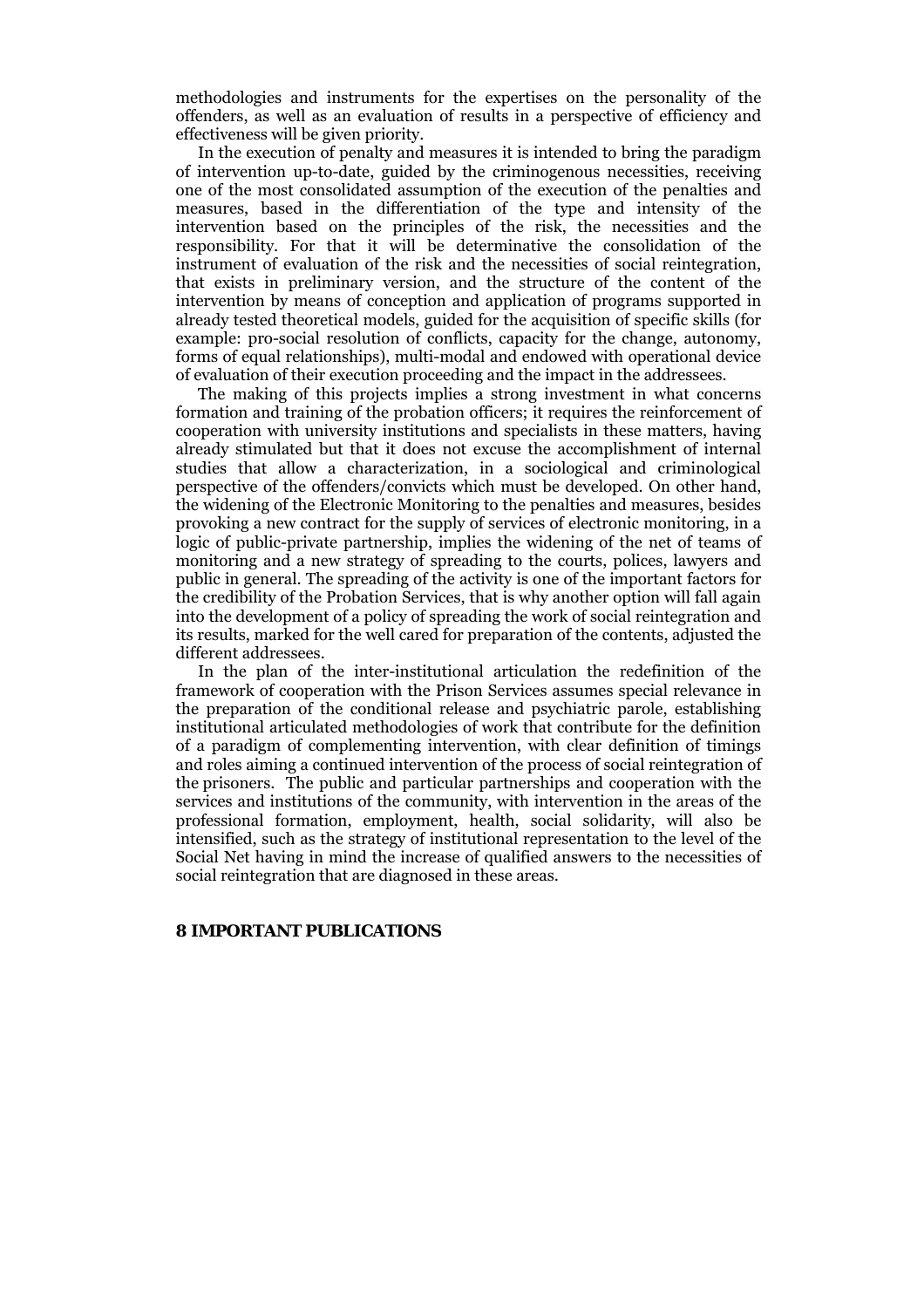J. Figueiredo, João, coord. *Cidadão Delinquente: Reinserção Social?, Instituto de Reinserção Social*, 1983, It designates the creation of the Portuguese Probation Services, congregating texts of detached personalities, namely, of universities, judiciary and politician environments. Besides the historical evolution it perspectives the future.

Dias, J. Figueiredo, M.C. Andrade, *Criminologia – O homem delinquente e a sociedade criminógena", Coimbra Editora*, 1984, It is a treaty of criminology that contains the basic concepts and knowledge in the domains of the criminology and the criminal politics.

M.A.V. Jardim, *Trabalho a Favor da Comunidade: a punição em mudança*, 1988, Livraria Almedina - it includes the legal frame of the community service in the criminal reform of 1982 and in the Comparative jurisprudence. It approaches the sanctions of work in the frame of the not superior to three months punishments by confinement and explores the perspectives of application associated with the suspension of execution of the penalty, probation, conditional release, provisory suspension of the prosecution and corrective measures applied to young adults.

*"Opções Estratégicas e metas no inicio do século XXI 2000-2003"* (2000) - Instituto de Reinserção Social – it is the first strategic document of the Probation Services that, besides remembering its past, points out the problematic one of the social reintegration and the justice of minors in the international panorama, and affirms the values institutional and perspectives the future tracing goals for the intervention.

 "*Vigilância Electrónica 2002 -2004"* **(**2005), Instituto de Reinserção Social - it divulges the texts and more significant statistical data related with the Experimental Program of Electronic Monitoring, between 2002 and 2004, making public the work of construction of a new paradigm in the domain of the control of offenders and of the concept of freedom. It includes the evaluation of the program, the opinion of the Commission of Follow-up, statistical pointers, the texts of events promoted during the execution of the program and applicable legislation.

#### **9 CONTACT DETAILS**

#### **Main offices of the DGRS**

Serviços Centrais Avenida Almirante Reis 101 1150-013 Lisboa Tel. 213176100 Fax. 213176171 Correio.dgrs@dgrs.mj.pt www.reinsercaosocial.mj.pt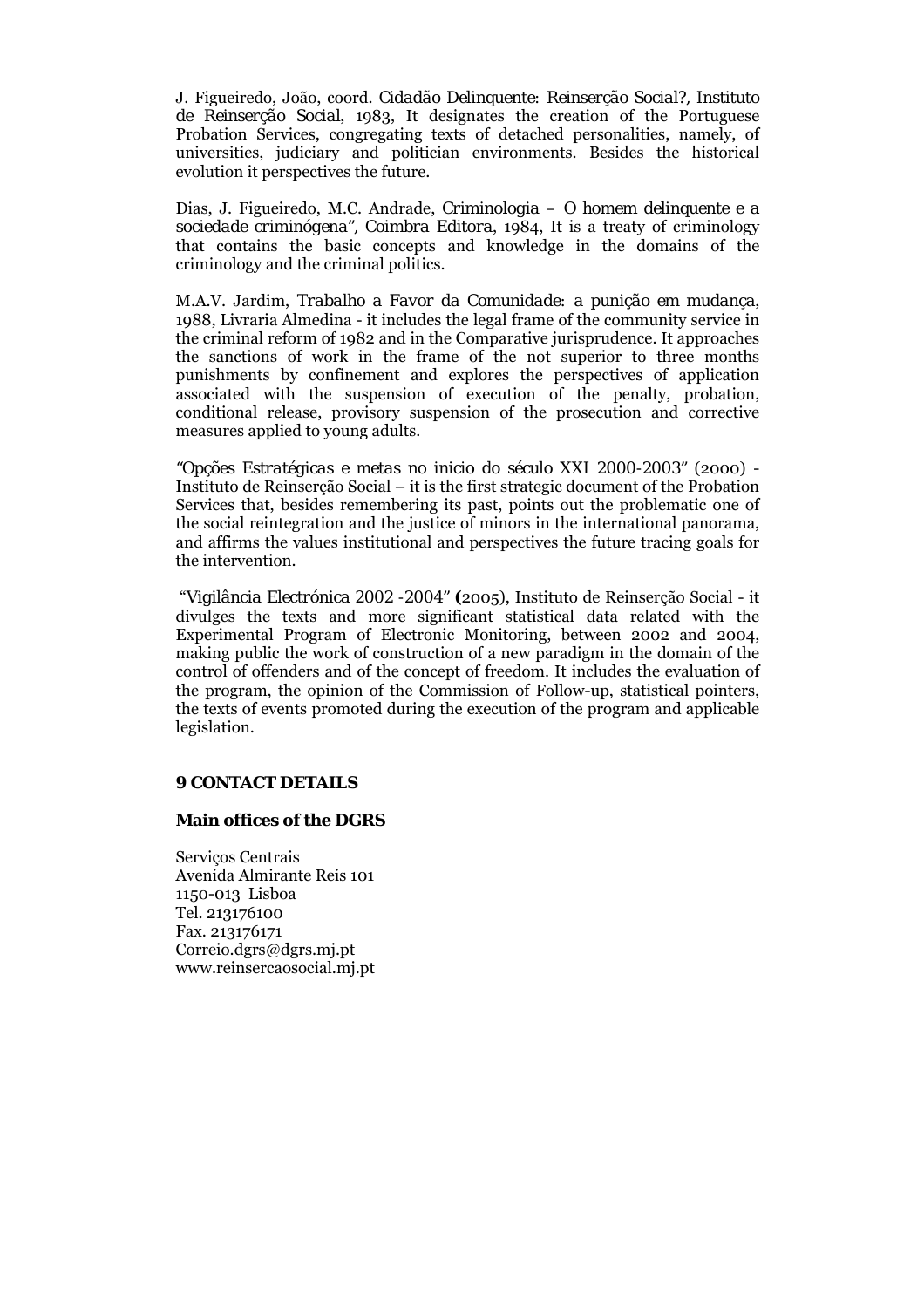Delegação Regional de Lisboa Rua Augusto Rosa, 42 1149-074 Lisboa Tel. 218 814 500 Fax. 218 814 555 correio.drl@dgrs.mj.pt

Delegação Regional do Norte Rua Joaquim Kopke, 64 4200-346 Porto Tel. 225 076 000 Fax. 225 501 495 Correio.drn@dgrs.mj.pt

Delegação Regional do Centro Rua Brigadeiro Correia Cardoso - nº 73 3000-86 Olivais Tel. 239797600 Fax. 239797625 Correio.Drc@irsocial.mj.pt

Delegação Regional do Algarve e Alentejo Urbanização Montinho - Lote I-J, 15 R/C-A 8005-325 Faro Tel. 289 895 820 Fax. 289 895 828 E-mail: Correio.dral@dgrs.mj.pt

Delegação Regional da Madeira Rua dos Capelistas, 18 - 2º 9000-063 Funchal Tel. 291 230 627 Fax. 291 230 628 Correio.Drm@dgrs.mj.pt

Delegação Regional dos Açores Rua Dr. Armando Narciso, 7 - Bairro Vitória 9500-185 Ponta Delgada Tel. 296 286 012 Fax. 296 287 024 Correio.Dra@dgrs.mj.pt

## **Library of the DGRS**

Divisão de Biblioteca e Informação Serviços Centrais Avenida Almirante Reis 101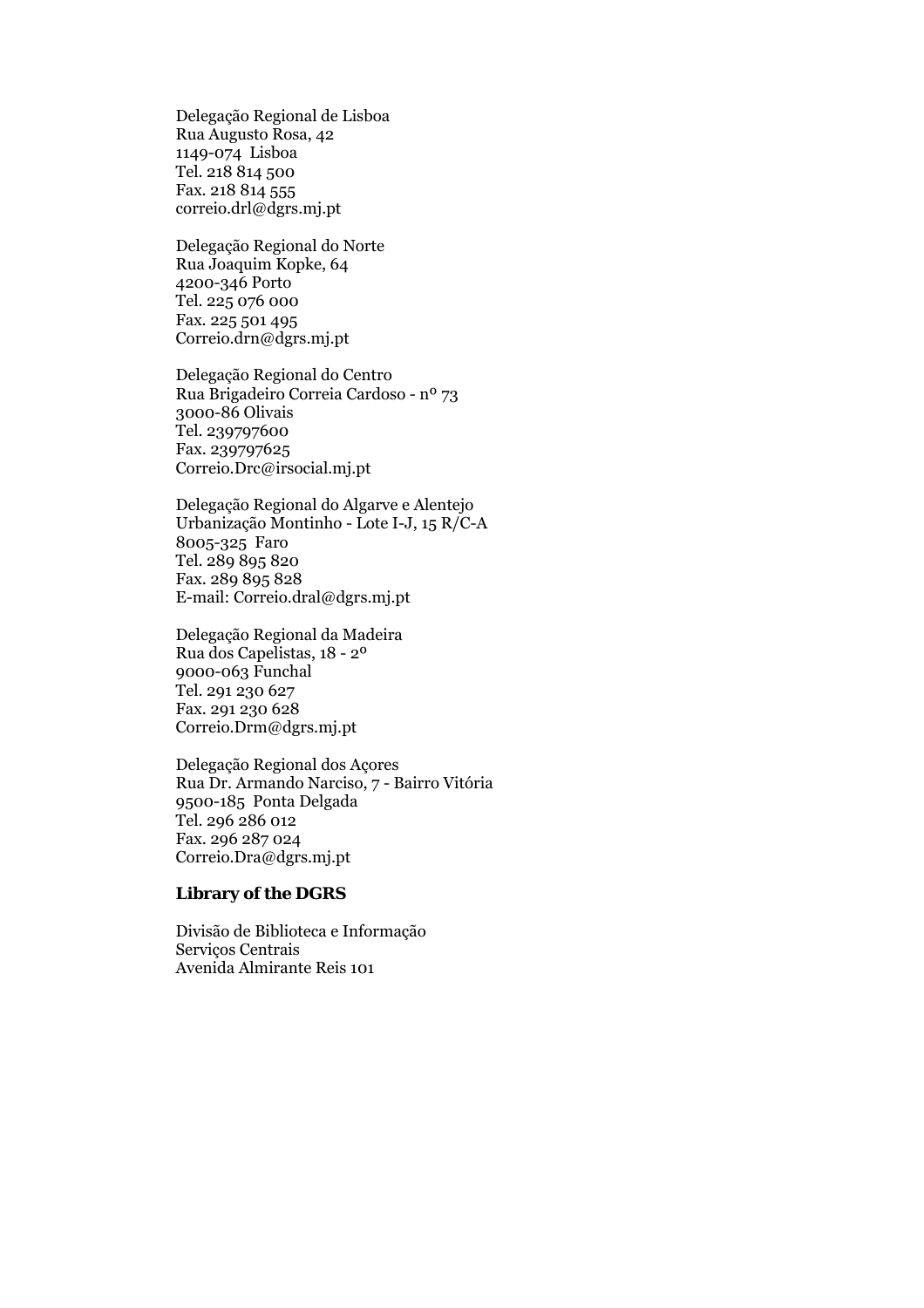1150-13 Lisboa Correio**.**dgrs@dgrs.mj.pt www.dgsi.pt

# **Other important organizations in the probation field**

A União, Obra de Auxílio e Recuperação aos Ex-Reclusos e suas Famílias Rua do Breiner, 97 4050-126 Porto

O Companheiro, Associação de Fraternidade Cristã Rua Manuela Porto 8 – B 1500-422 Carnide geral@companheiro.org www.companheiro.org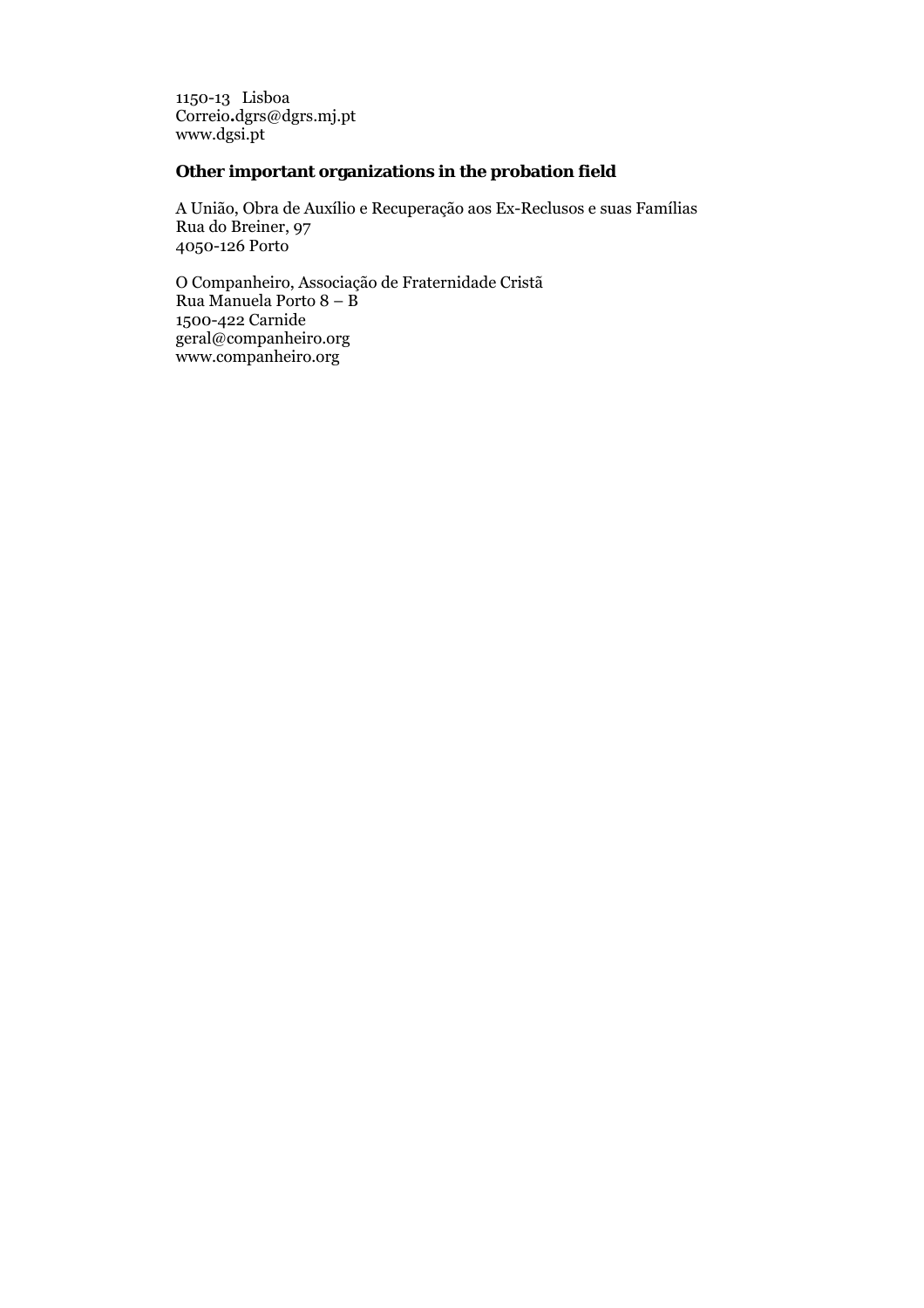# **Associations of probation services clients**

ACED – Associação Contra a Exclusão e para o Desenvolvimento antonio.dores@iscte.pt http://iscte.ppt~apad/ACED

# **Criminal statistics databases**

- Estatísticas da Justiça www.dgpj.mj.pt
- Relatório anual de Segurança Interna www.mai.gov.pt
- Relatório Anual da Procuradoria-Geral da República www.pgr.pt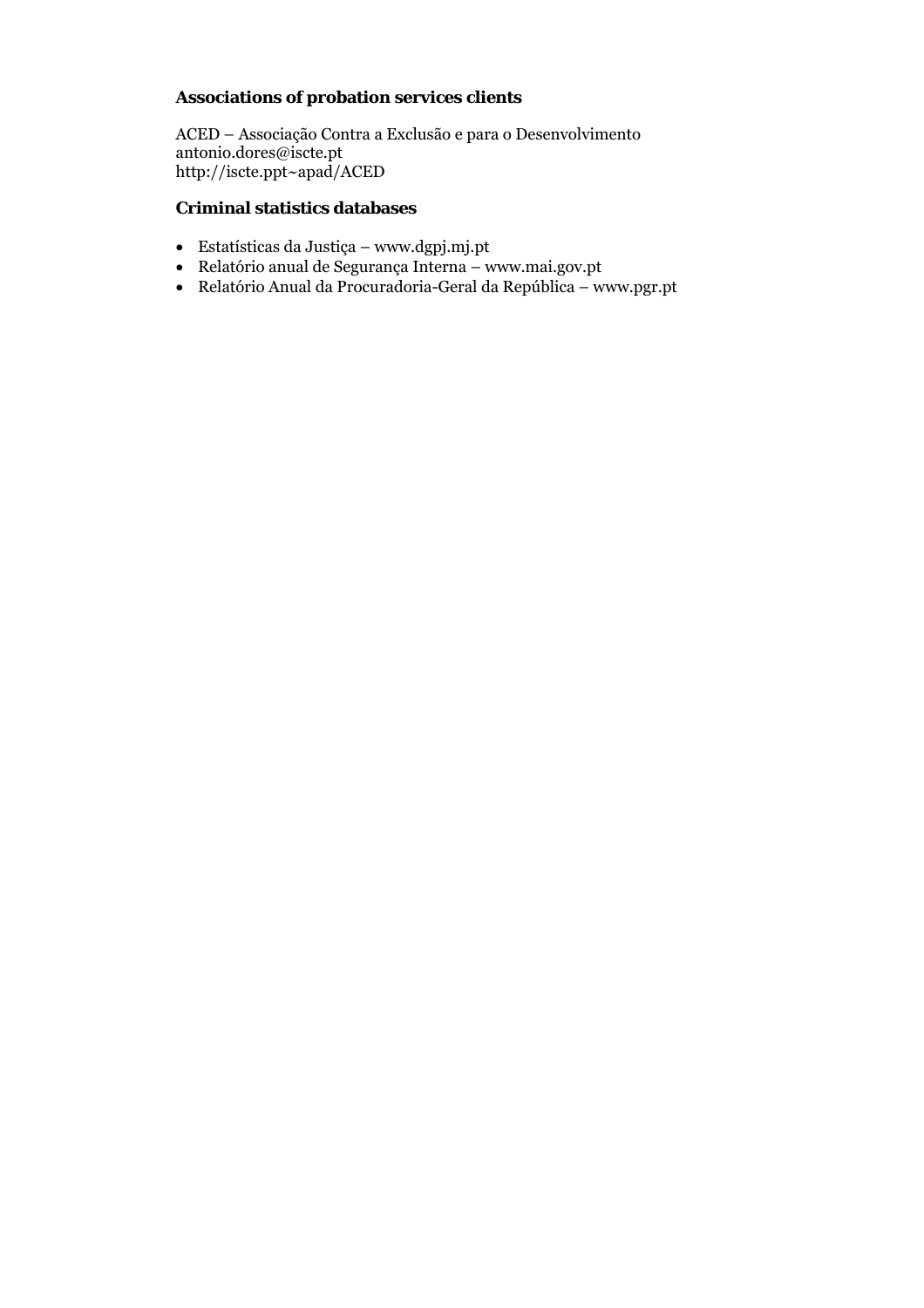## **ANNEX 1**

# **Criminal Statistics**

## **1 Input offender statistics**

# **Table 1.1: Convicted in criminal proceedings by penalties and measures**

 *(\*) Provisory data (July 2007)*

| Penalty/Measure                   | 2004    | 2005*   |
|-----------------------------------|---------|---------|
| Reprimand                         | 1091    | 1 0 8 1 |
| Fine                              | 51 183  | 49 542  |
| Fine as substitute for prison     | 2 2 4 1 | 1684    |
| Suspended sentence                | 10 4 13 | 10 275  |
| Immediate imprisonment            | 4 2 7 0 | 3822    |
| Weekend detention/semi-detention  | 66      | 73      |
| Measures to protect public safety | 73      | 61      |
| Non-imposition of penalty         | 301     | 254     |
| Others                            | 5       | 20      |
| <b>Total convictions</b>          | 69 643  | 66812   |

## **Table 1.2: Suspended sentence (31 December)**

| Suspended sentence          | 2004  | 2005    | 2006  |
|-----------------------------|-------|---------|-------|
| • with condition of conduct | 1720  | 1902    | 1981  |
| • with probation            | 1992  | 2 3 3 2 | 2738  |
| <b>Other</b>                | 37    | 42      | 49    |
| Total                       | 3.749 | 4 2 7 6 | 4 768 |

# **Table 1.3: Other community sanctions and measures (31 December)**

| (*) Provisory data (July 2007)                            |      |          |      |
|-----------------------------------------------------------|------|----------|------|
| Sanction/Measure                                          | 2004 | 2005     | 2006 |
| Pre-trial phase                                           |      |          |      |
| • Provisional suspension of prosecution                   | 3023 | $3.559*$ |      |
| • with the involvement of the Probation<br><b>Service</b> | 682  | 774      | 890  |
| • Electronic Monitoring                                   | 253  | 407      | 509  |
| Trial phase                                               |      |          |      |
| • work sentence                                           | 1009 | 1399     | 1818 |
| Post-trial phase                                          |      |          |      |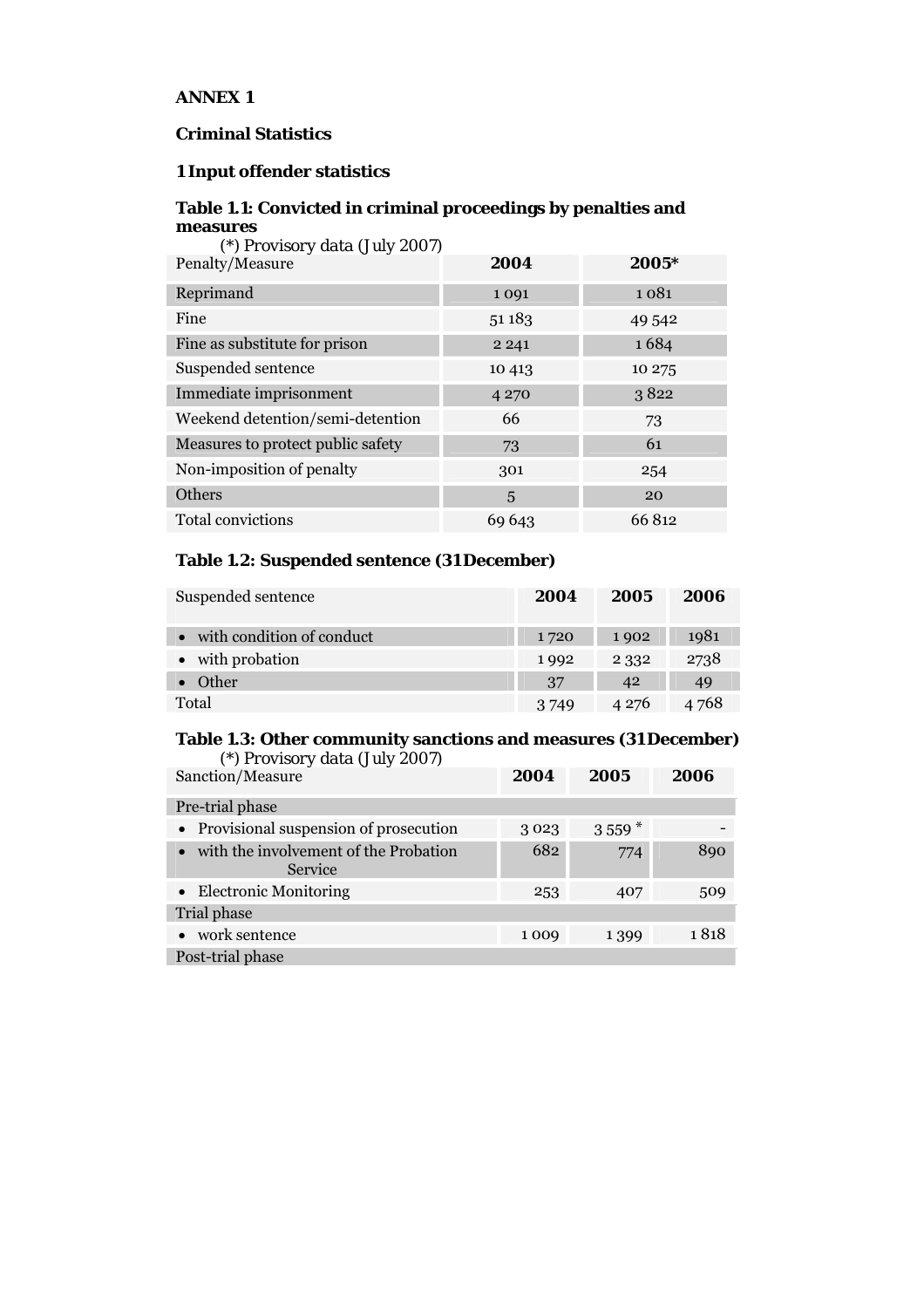| • conditional release | 3483 | $-3363$ | 3441 |
|-----------------------|------|---------|------|
|-----------------------|------|---------|------|

## **Table 1.4: Persons sentenced to custodial sanctions and measures (31 December)**

|                    | Total    | Unco        | Tot      |       | Convicted              |                                        |                                    |                       |                                                  | Measur           |
|--------------------|----------|-------------|----------|-------|------------------------|----------------------------------------|------------------------------------|-----------------------|--------------------------------------------------|------------------|
|                    |          | n<br>victed | al       | Total |                        | Prison                                 |                                    |                       | Relati                                           | es to<br>protect |
|                    |          |             |          |       | $\leq 6$<br>mont<br>hs | > 6<br>months<br>and $\leq$ 3<br>years | >3<br>years<br>$e \leq 9$<br>years | > 9<br>yea<br>rs      | vely<br>indete<br>$rm-$<br>inate<br>sente<br>nce | public<br>safety |
| 200<br>4           | 13 15 2  | 3000        | 9<br>895 | 9839  | 227                    | 1637                                   | 5850                               | $\overline{2}$<br>125 | 56                                               | 257              |
| 200<br>$\mathbf 5$ | 12889    | 3044        | 9<br>588 | 9535  | 238                    | 1577                                   | 5628                               | $\overline{2}$<br>092 | 53                                               | 257              |
| 200<br>6           | 12 6 3 6 | 2 9 2 1     | 9<br>455 | 9408  | 259                    | 1649                                   | 5403                               | $\overline{2}$<br>097 | 47                                               | 260              |

## **2 Average offender population statistics**

#### **Figure 2.1: Offenders subject to custodial and non-custodial sanctions and measures (31 December)**

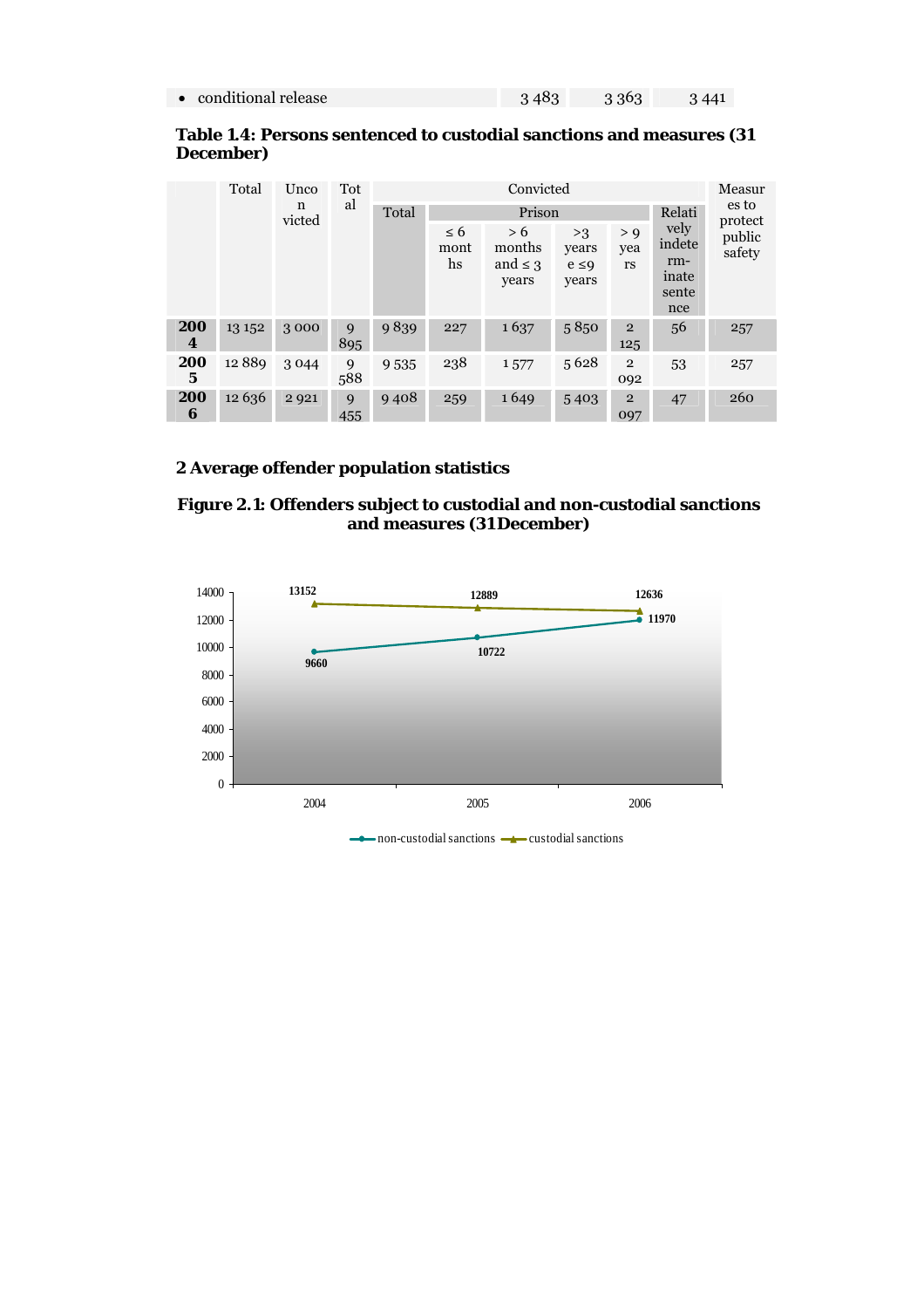